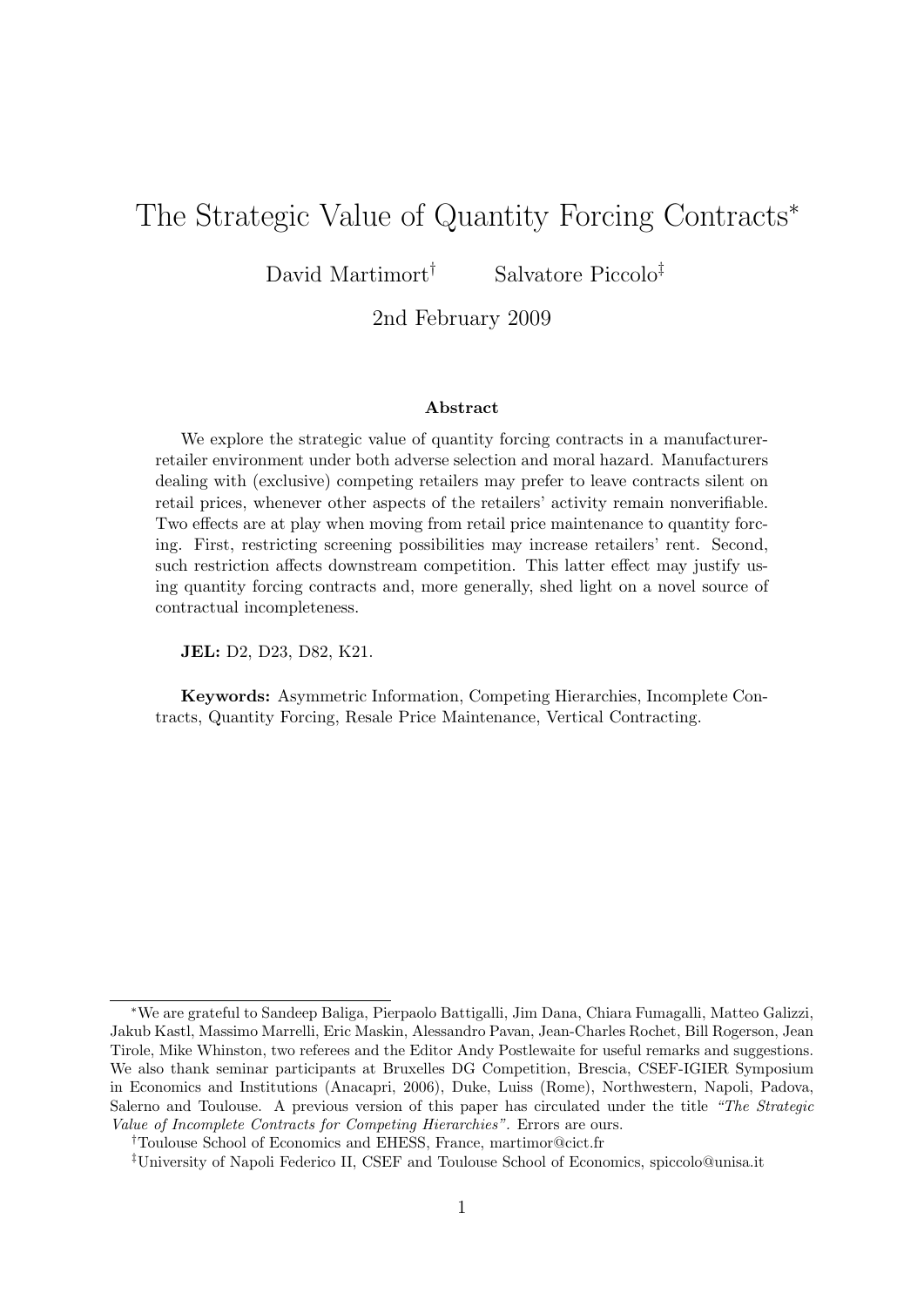### 1 Introduction

Common wisdom suggests that optimal contracts should limit as much as possible agents' discretion within agency relationships. Principals should then profitably exploit all available screening and monitoring instruments in order to prevent agents' misbehavior. Nevertheless, contractual rules seldom display such high degree of complexity. In practice, contracts appear rather simple and, more strikingly, quite often fail to specify verifiable obligations of the parties.

Arm's length relationships are widespread business practices. An archetypal example, which we study in this paper, is provided by manufacturer-retailer relationships. Particular emphasis has indeed been put forward by the recent IO literature on the very incomplete nature of contracts regulating trade between vertically related firms:<sup>1</sup> not only manufacturers often delegate marketing activities to retailers, but they also frequently give up vertical control, by refusing to impose contractual restraints that would reduce agency costs and, in turn, potentially improve upon allocative efficiency.<sup>2</sup>

What is the source of contract incompleteness in these markets? Taking a broader perspective, existing agency models have provided few rationales for why contracts are incomplete. One line of thoughts, for instance, has appealed to unforeseen contingencies, and costs of writing and enforcing contracts (see Jean Tirole, 1999). But this body of work is usually silent on the strategic value that competition may confer to arrangements that seem too simple or incomplete.

Our paper has two main goals. First, we shed new light on the benefits for manufacturers to forego the contracting ability on retail prices and prefer simpler (less complete) quantity forcing contracts. We offer a new rationale for the widespread use of simple contracts in vertical relationships and account for a hitherto neglected link between downstream externalities and contractual design in such markets. Second, we derive implications of our analysis for the wider theoretical debate over contract incompleteness, and show how our results complement existing models.

We frame the analysis in a manufacturer-retailer context, which allows for both adverse selection and moral hazard. In this specific setting our objective is to investigate the extent to which simple quantity forcing contracts can be strategically used by manufacturers and preferred to more complete arrangements based on retail price control. Moving from the standard sequential monopolies framework to games where the retail market is 'imperfectly competitive', the choice of less complete contracts, like quantity forcing arrangements, results from the interplay between the agency costs associated to alternative incentive schemes and the externalities that competing retailers exert on each other. We show that when some aspects of the retailers' downstream activities are nonverifiable, foregoing the opportunity to contract on retail prices might have a strategic value.

<sup>&</sup>lt;sup>1</sup>The applied literature on this topic (Francine Lafontaine and Margaret Slade, 1997, among many others) has recently argued that the empirical evidence, fairly consistent across industries and firms, quite often appears to be inconsistent with some aspects of the theoretical predictions based on agency theory.

<sup>2</sup>There are many other examples of incomplete contracts. Managerial contracts are typically vague or silent on the competitive and organizational objectives that managers should pursue; lenders usually leave entrepreneurs free to perform certain tasks that affect the profitability of their ventures; insurance companies monitor only to a limited extent the behavior of insurees, to name only a few.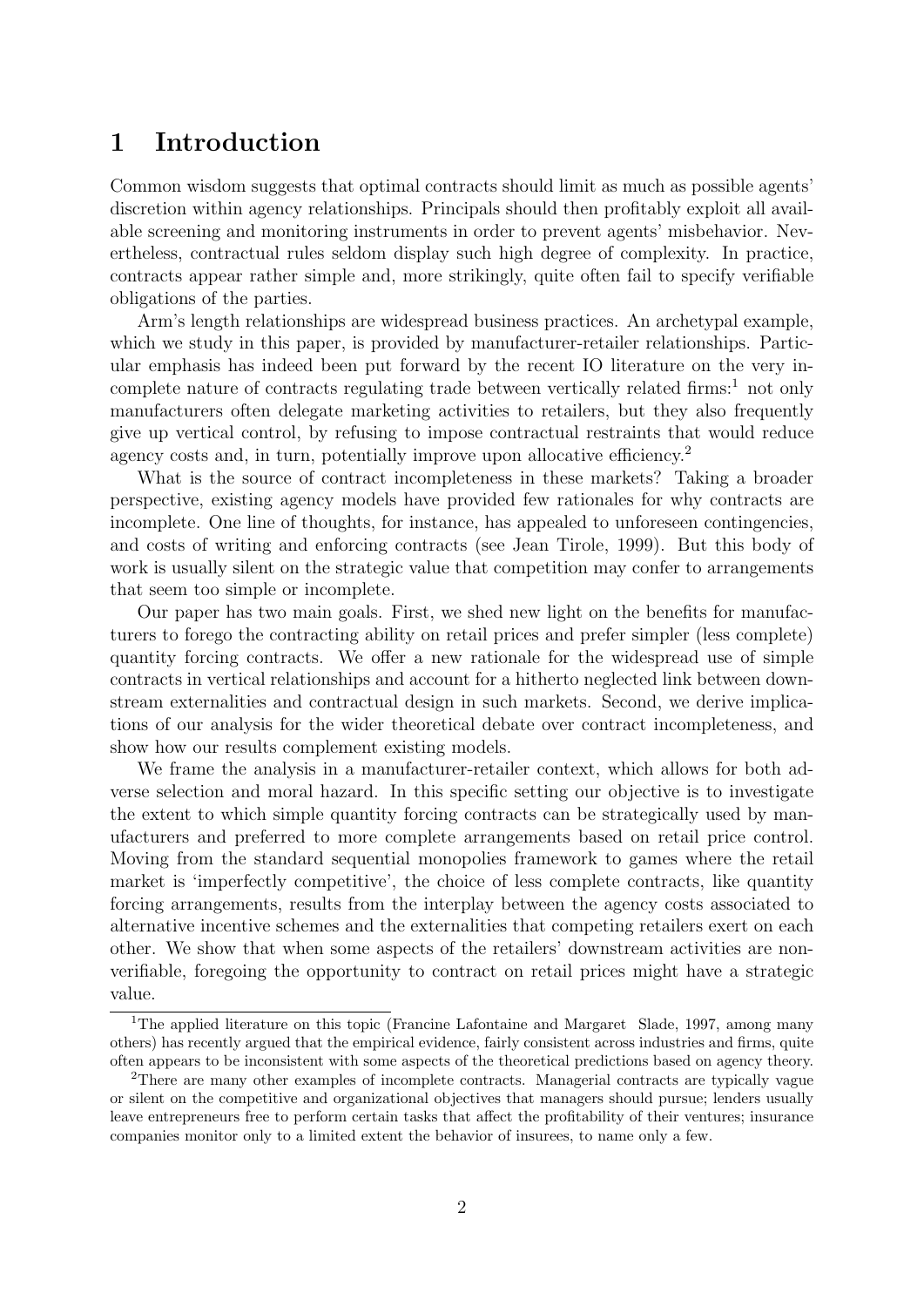To make this point as clear as possible for our purpose, consider a one-sided hierarchy model where two downstream retailers compete by setting quantities, and assume that while one of these (hereafter the agent) deals with an exclusive upstream supplier (the principal) to acquire an essential input for production, his competitor is vertically integrated and has access to the input at no cost.<sup>3</sup> Demands are uncertain and only downstream firms observe a payoff relevant signal before contracts are designed: an adverse selection problem. Moreover, the non-integrated agent exerts a nonverifiable demandenhancing activity (effort) which may also affect the competitor's demand: a moral hazard issue.<sup>4</sup> The manufacturer hires the retailer before production occurs, but after uncertainty has realized, and he has all bargaining power in dictating the terms of trade.

Two alternative contractual regimes are compared: the principal can either commit to a simple quantity forcing scheme (QF), or to a more sophisticated arrangement, comparable to resale price maintenance (RPM). These arrangements differ in their degree of contractual completeness. Specifically, QF is more incomplete than RPM in the sense that, beyond fixing the quantity supplied to final consumers, it leaves the downstream agent free to choose its most preferred level of promotional effort. Instead, a RPM mechanism also restrains the retail price charged to final consumers in addition to fixing the quantity supplied in the final market.

Two contrasting effects are at play once one moves from RPM to QF. On the one hand, QF leaves more possibilities for the agent to enjoy an information rent because with such a contract he appropriates a greater share of the return on improving own demand. On the other hand, foregoing price control might have a strategic value for the principal. By allowing his agent to respond more efficiently to competition, it can induce a favorable behavior by the competing retailer at the market stage. Yet, while the former effect has already been discussed in previous work,<sup>5</sup> the second is novel.

The analysis provides simple conditions under which QF contracting may be preferred when retailers impose either positive or negative externalities on each other. To understand this point, it is worthwhile observing that when downstream demands are independent, that is retailers have monopolistic power in their own markets, RPM is clearly preferred by the principal. Indeed, complete contracting provides more tools to better extract the retailer's private information on demand, whereby allowing to reach a better trade-off between efficiency and rent extraction within this principal-agent pair. Competition between retailers, though, brings a novel channel through which foregoing retail price affects the supplier's profit. By committing to leave his downstream agent free to set some aspects of his performance, a manufacturer can influence in her own interest the subsequent retail game.

The key feature of our environment is the link between market and non-market (ef-

<sup>&</sup>lt;sup>3</sup>Allowing for a more symmetric framework with two competing hierarchies does not alter the main insights of the one-sided hierarchy model that we analyze here (see Jakub Kastl, David Martimort and Salvatore Piccolo, 2008).

<sup>4</sup>Distributors can indeed provide a wide range of services that affect demand. Free delivery, pre-sales advices to potential buyers, show rooms, and after-sales services play a key role in enhancing demand. Looking at supermarket data relative to the Chicago area, Judith A. Chevalier, Anil K. Kashyap and Peter E. Rossi (2003) document the importance of retailers' activity in price determination and the role of the retailers' advertising as a way of competing for customers.

<sup>&</sup>lt;sup>5</sup>See Benjamin F. Blair and Tracy R. Lewis (1994), Esther Gal-Or (1991b) and Martimort and Piccolo (2007) for instance.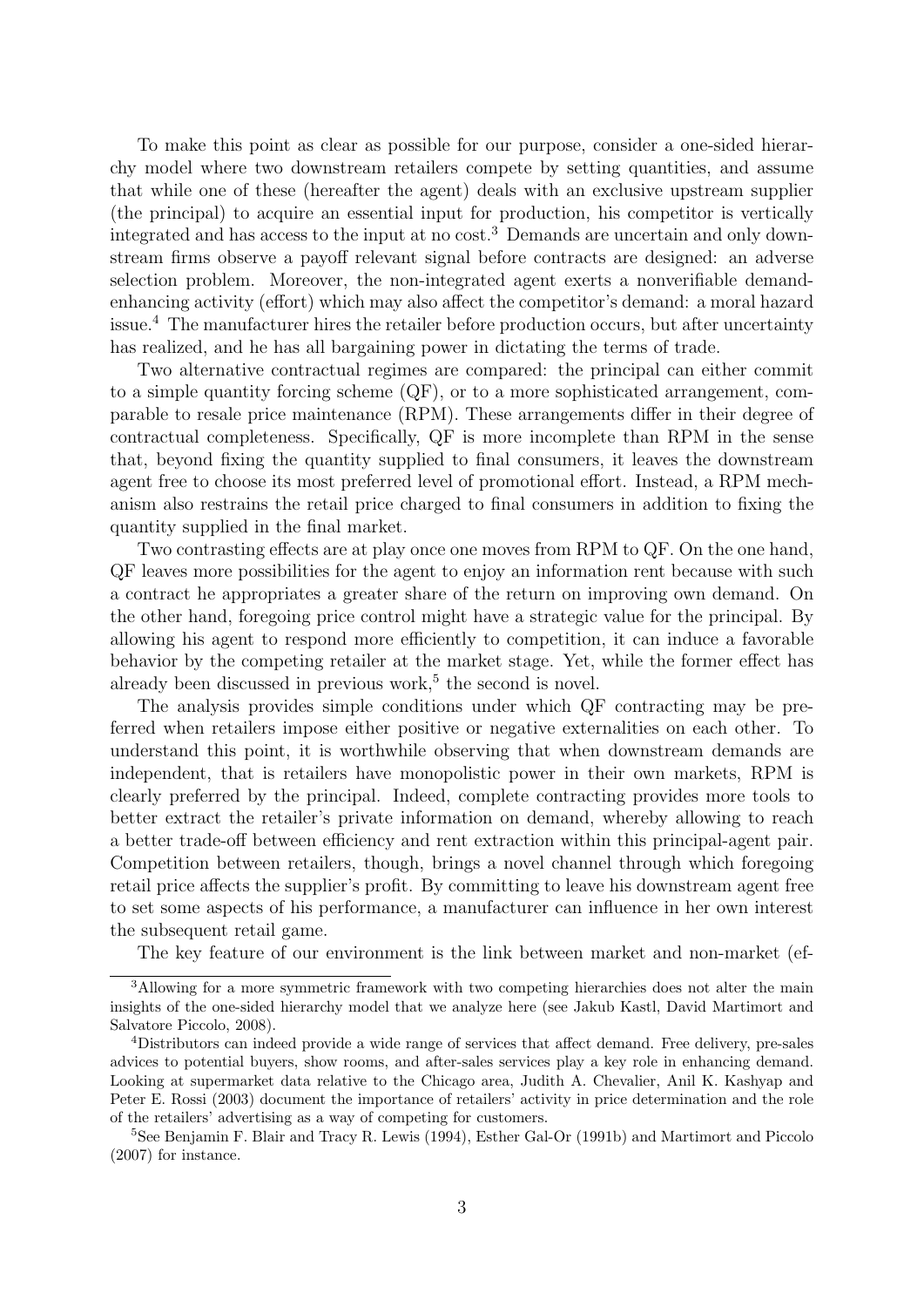fort) externalities that downstream retailers impose on each other. We show that when both kinds of externalities are negative (resp. positive), that is goods are substitutes (resp. complements) and the retailer's effort has a selfish (resp. cooperative) nature, the principal strictly prefers a QF contract instead of the more complete RPM, provided that information costs are not very large. Essentially, by inducing more effort on the agent's side, foregoing the ability to contract on prices shifts around the competitors' equilibrium output supply. This has a positive strategic effect as long as market and non-market externalities have the same sign. By contrast, in a free-riding environment, which emerges when goods are substitutes and efforts have a cooperative value, RPM is the best choice. In this case, increasing the effort of the agent through the contractual channel is not optimal as it makes downstream competitors more aggressive via the positive non-market externality.

This result is fairly general and, although we have developed the formal arguments in a stylized IO example, our conclusions are of wider scope. They can rationalize the use of simple contracts basically within any competing hierarchies model involving vertical and horizontal contractual externalities, be it procurement contracting, executive compensations, patent licensing, insurance or credit relationships, to name only a few.

The paper is structured as follows. Section 2 lays out the model. Section 3 provides the equilibrium characterization. Section 4 analyzes the strategic value of QF contracts. Section 5 offers an overview of the related IO literature and comments the link between our paper and the body of work on incomplete contracting. Section 6 concludes.

#### 2 The model

Players and environment: Consider a simple retail industry where two downstream outlets,  $R_1$  and  $R_2$ , producing symmetrically differentiated products compete by setting quantities. The production of each of these final outputs requires an essential raw input which is supplied at the upstream level. To make the analysis as sharp as possible for our purpose, consider a one-sided hierarchy model and assume that, while  $R_1$  must deal with an independent supplier  $S_1$  to secure the input,  $R_2$  is vertically integrated with his own supplier  $S_2$  and produces as a unique entity, hereafter labeled  $S_2-R_2$ . As we shall see, this simple structure already brings out clearly the relevant trade-offs that  $S_1$  faces when choosing between QF and RPM.

The system of (inverse) market demands is defined by:

$$
p_1(\theta, e_1, q_1, q_2) = \theta + e_1 - q_1 + \rho q_2
$$
, and  $p_2(\theta, e_1, q_2, q_1) = \theta + \sigma e_1 - q_2 + \rho q_1$ .

where  $q_i$  is the quantity produced of good i,  $p_i$  is the retail price charged for this product, and  $\theta$  is a common shock affecting both demands. The demand parameter  $\theta$  is uniformly distributed on the compact support  $\Theta = [\theta, \overline{\theta}]$  (we denote  $\Delta \theta = \overline{\theta} - \theta > 0$  and assume that  $\theta$  is large enough to maintain positive output and effort in all circumstances below). The realization of  $\theta$  is private information of retailers at the time contracts are signed, and  $e_1$  denotes a non-observable demand-enhancing activity (effort) performed by retailer  $R_1.^6$ 

<sup>&</sup>lt;sup>6</sup>Neither  $S_1$  nor  $S_2$ - $A_2$  can observe  $e_1$ .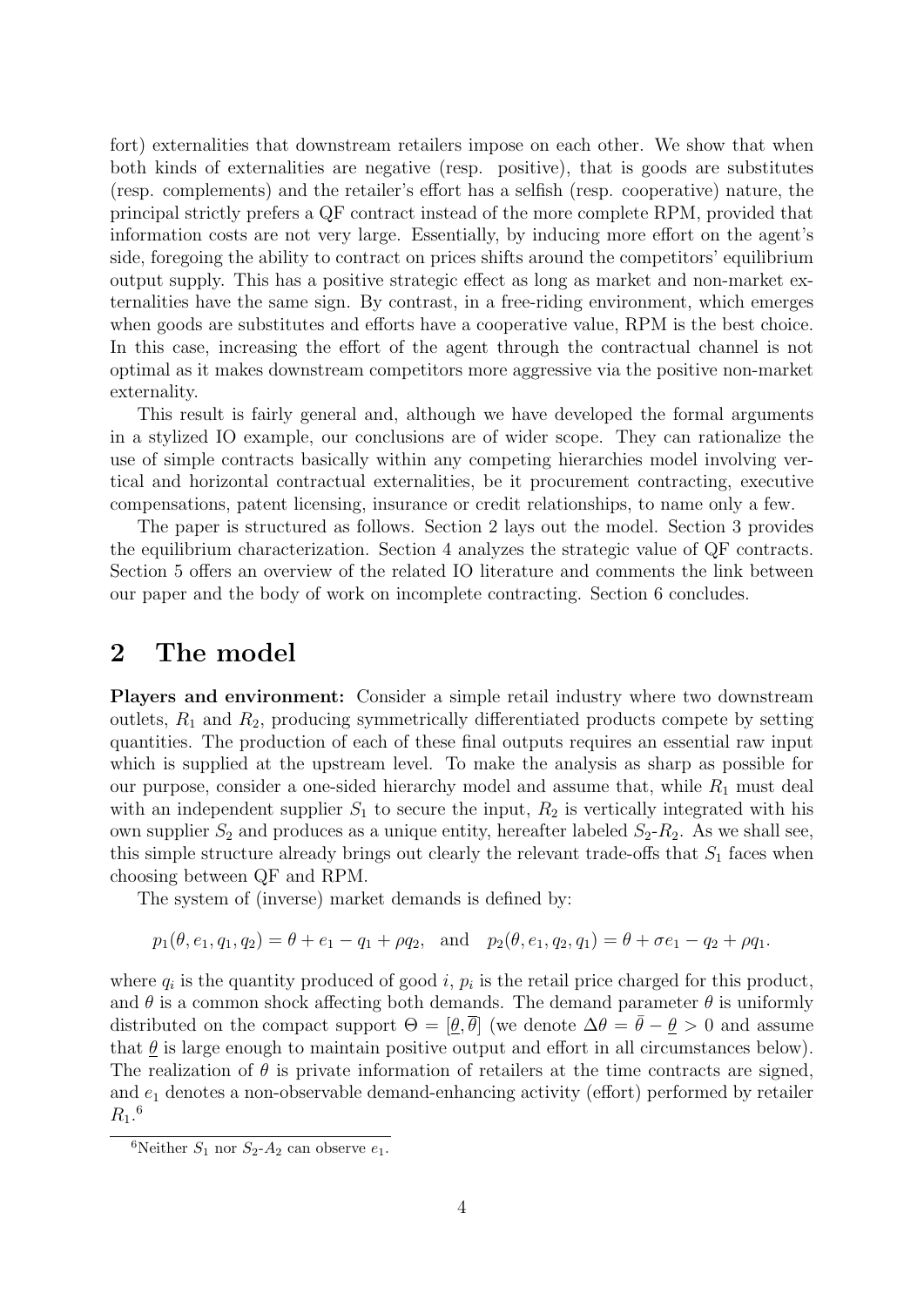The effort variable is meant to capture any kind of non-market activity performed by  $R_1$ , such as production of indivisible services, investment in advertising or pre-sale advises to potential buyers, that is not directly controlled by  $S_1$ .<sup>7</sup> Such kind of effort has two effects on the demand system. Clearly, it enhances own consumers' willingness to pay, but it may also influence the competitor's demand. This assumption seems reasonable in at least two cases. First, when effort is interpreted as production of indivisible services bundled with the final product, it might have a negative impact on competitors' demand if goods are substitutes; and the opposite obtains for complements. Second, when effort captures pre-sale services or generic advertising, it could well be the case that information on the product's existence benefits also competitors: a free-riding story (e.g., Mathewson and Winter, 1984).

Following Yeon-Koo Che and Donald B. Hausch (1999), we distinguish these alternative scenarios depending on the effort value, which is *cooperative* for  $\sigma > 0$ , and selfish otherwise. Throughout we shall assume that  $|\sigma| \leq 1$  in order to guarantee that owneffort effects are larger than cross-effort ones, that is  $\partial p_1(.)/\partial e_1 \geq |\partial p_2(.)/\partial e_1|$ . Furthermore,  $\rho$  is an index for product differentiation. It also satisfies  $|\rho| \leq 1$  to ensure that own-price effects are larger than cross-price ones in the direct demand system, that is  $|\partial q_i(.)/\partial p_i| \geq |\partial q_i(.)/\partial p_{-i}|$ . For expositional purposes, we focus on only two cases of interest. In the first one, market and effort externalities have the same sign, that is, in the parameter region where  $\sigma \rho > 0$ . The second relevant region of parameters is that where  $\sigma \rho \leq 0$ , with  $\sigma \geq 0$  and  $\rho \leq 0$ , which describes a free-riding context.<sup>8</sup>

Exerting effort is costly and, for simplicity, we assume that the corresponding disutility function for  $R_1$  is quadratic, namely  $\Psi(e_1) = \psi e_1^2/2$ . Finally, we assume that both upstream and downstream firms produce at constant marginal costs normalized to zero.

**Incentive mechanisms:**  $S_1$  can use two different classes of incentive mechanisms: RPM or QF contracts. In each case, he offers menus of contracts to screen his retailer according to the realization of demand.

 $\left\{t_1(\hat{\theta}), q_1(\hat{\theta})\right\}$ Under QF, for instance, an incentive mechanism is a menu of contracts of the form where  $\hat{\theta}$  is  $R_1$ 's report on the demand parameter,  $q_1(\hat{\theta})$  is the corresponding input level supplied by  $S_1$  and  $t_1(\hat{\theta})$  is the fixed-fee paid by  $R_1$  to  $S_1$ .

Similarly, if RPM is chosen, an incentive mechanism is of form  $\{t_1(\hat{\theta}), q_1(\hat{\theta}), p_1(\hat{\theta})\}$  $\hat{\theta} \in \Theta$ where now  $p_1(\hat{\theta})$  denotes the retail price of good 1 following report  $\hat{\theta}$ .<sup>10</sup>

<sup>&</sup>lt;sup>7</sup>As it will become clear later on, since  $S_2-R_2$  is vertically integrated, there is no loss of insights in assuming that  $R_2$  does not exert any effort.

<sup>&</sup>lt;sup>8</sup>Assuming that goods are complements,  $\rho \geq 0$ , and that effort creates negative externalities,  $\sigma \leq 0$ , seems unreasonable.

<sup>&</sup>lt;sup>9</sup>In an earlier version, we made no assumption on disutility and on the distribution of types and get all results below when assuming that uncertainty is small by means of Taylor expansions.

<sup>&</sup>lt;sup>10</sup>In our environment this is without loss of generality. Indeed, when  $S_1$  no longer controls the level of final output sold in the market, but can only fix the retail price under RPM, the analysis remains the same as if output was observable. The argument is formally developed in Martimort and Piccolo (2007). The idea is that, for screening purposes, the optimal RPM mechanism reduces the input supply below what would be optimal under complete information. Indeed, consider the output choice of the non-integrated retailer when final output is non-verifiable. Since his objective is similar to that of an integrated structure under complete information, the retailer would like to expand output up to the point where the marginal benefit of one extra unit (the retail price) equals the marginal disutility of effort. Thus  $R_1$  would like to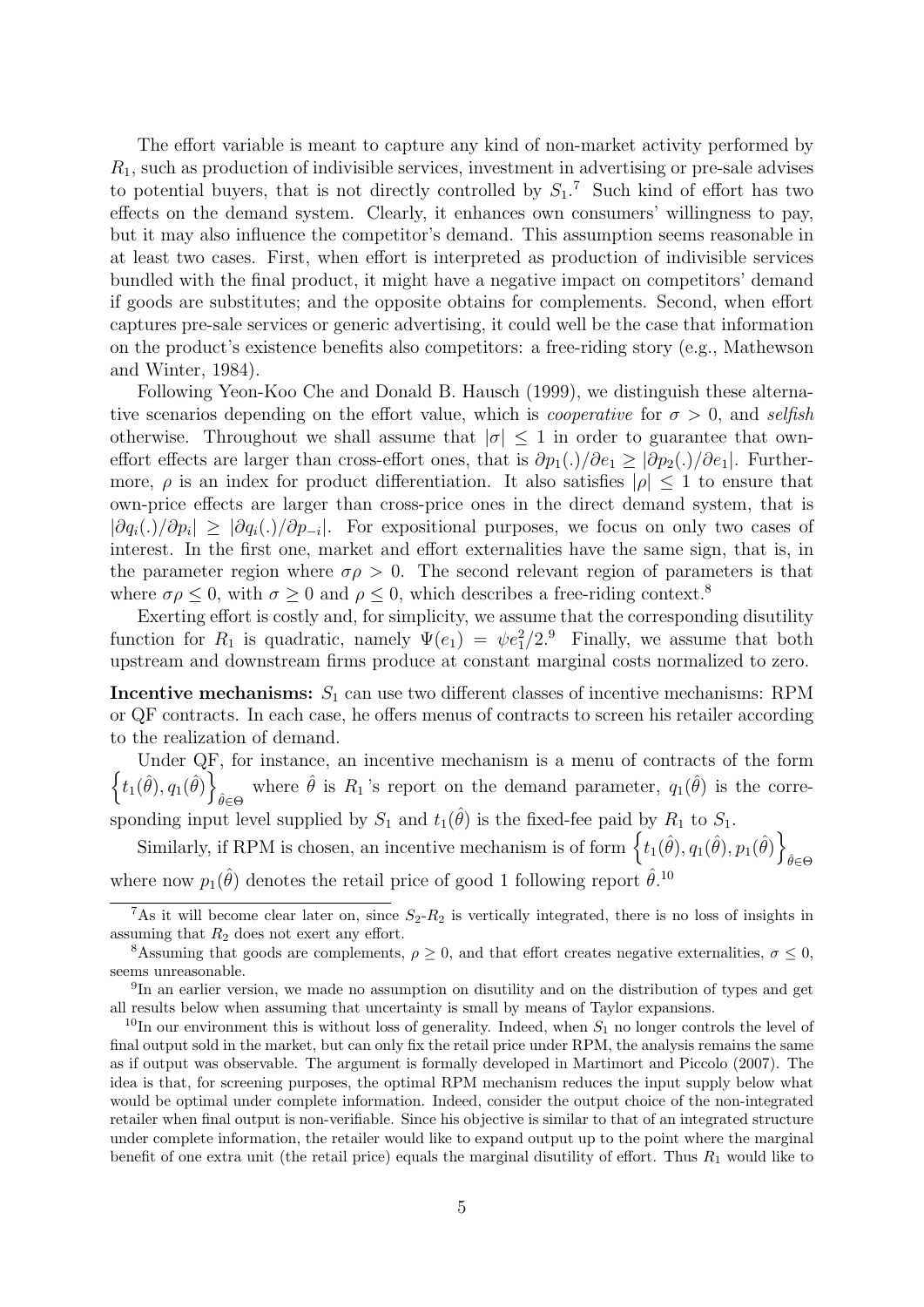A QF arrangement is less complete relative to RPM because it restricts the set of screening instruments available to the manufacturer by leaving unspecified the retail price. Therefore, QF arrangements amount to a vertically decentralized organizational structure. With such contractual scheme, the upstream manufacturer does not have enough instruments to monitor the promotional effort exerted by the retailer. Instead, by dictating the retail price and the quantity sold to the retailer, the upstream manufacturer is able to control directly the retailer's effort level under RPM.

Note that even a RPM arrangement is an incomplete contract. Indeed, manufacturer  $S_1$  cannot contract on the output and retail price chosen by  $S_2-R_2$ . This assumption de facto rules out any "grand-contract" based on all information available downstream. It is justified either because such contracts are generally viewed as collusive practices by antitrust authorities, or because communication between a manufacturer and a retailer selling a competing product is not even feasible.

Contracts are secret and, following Roger Myerson (1982) and David Martimort (1996), we use a version of the Revelation Principle in competing hierarchies to characterize the set of incentive feasible allocations. Indeed, with secret contracts, for any output chosen by the integrated structure  $S_2-R_2$ , there is no loss of generality in looking for  $S_1$ 's best response within the class of direct and truthful mechanisms to characterize pure strategy equilibria.

**Commitment to vertical restraints:** Since the mechanism ruling the hierarchy  $S_1$ - $R_1$ is private, it cannot have any commitment value vis- $\hat{a}$ -vis the vertically integrated structure  $S_2-R_2$ . This seems a quite natural assumption in environments where details of the vertical deals between a manufacturer and his retailer are rarely available to competitors.

However, the choice of the specific contractual mode, namely whether quantity forcing (QF) or resale price maintenance (RPM) is chosen by a given manufacturer, is itself observable by competing hierarchies. This commitment assumption plays a central role in our analysis and deserves some motivation.

The key issue is whether principals can credibly commit not to exert vertical price control. In practice, in OECD countries where exemptions to RPM practices are admitted, manufacturers are requested to ask Antitrust authorities to use these contracts and this move is publicly observable.<sup>11</sup>

More generally, there are other ways by which suppliers can commit themselves to choose a particular kind of vertical arrangements.

First, the observability of retail prices might require setting up some (observable) monitoring technology in advance, especially in cases where retailers may include either nonverifiable elements or secret price cuts with their customers. Not acquiring such technology at the outset makes gathering information on retail prices impossible afterwards.<sup>12</sup>

<sup>12</sup>In this respect, consider a simple extension of our model with several downstream retailers dealing

expand output above the second-best level implemented by our mechanism  $\{t_1(.)$ ,  $q_1(.)$ ,  $p_1(.)$ } irrespective of the sign of  $\sigma\rho$ . This implies that there is no incentives to sell a quantity lower than that supplied by the manufacturer and shows that our mechanism is robust to the lack of verifiability of the final output sold by the retailers. Including this quantity as an explicit contracting variables facilitates presentation.

<sup>&</sup>lt;sup>11</sup>RPM is generally prohibited in almost all OECD countries. Some countries though do have a procedure for authorizing this practice if the beneficial effects can be shown to outweigh the detrimental ones. See, for example, Alan E. Bollard (1989) as for New Zealand. Firms wishing to justify RPM, it is argued, should be asked to demonstrate the efficiency gains they claim rather than using scarce competition authority resources to establish the inefficiency of each system.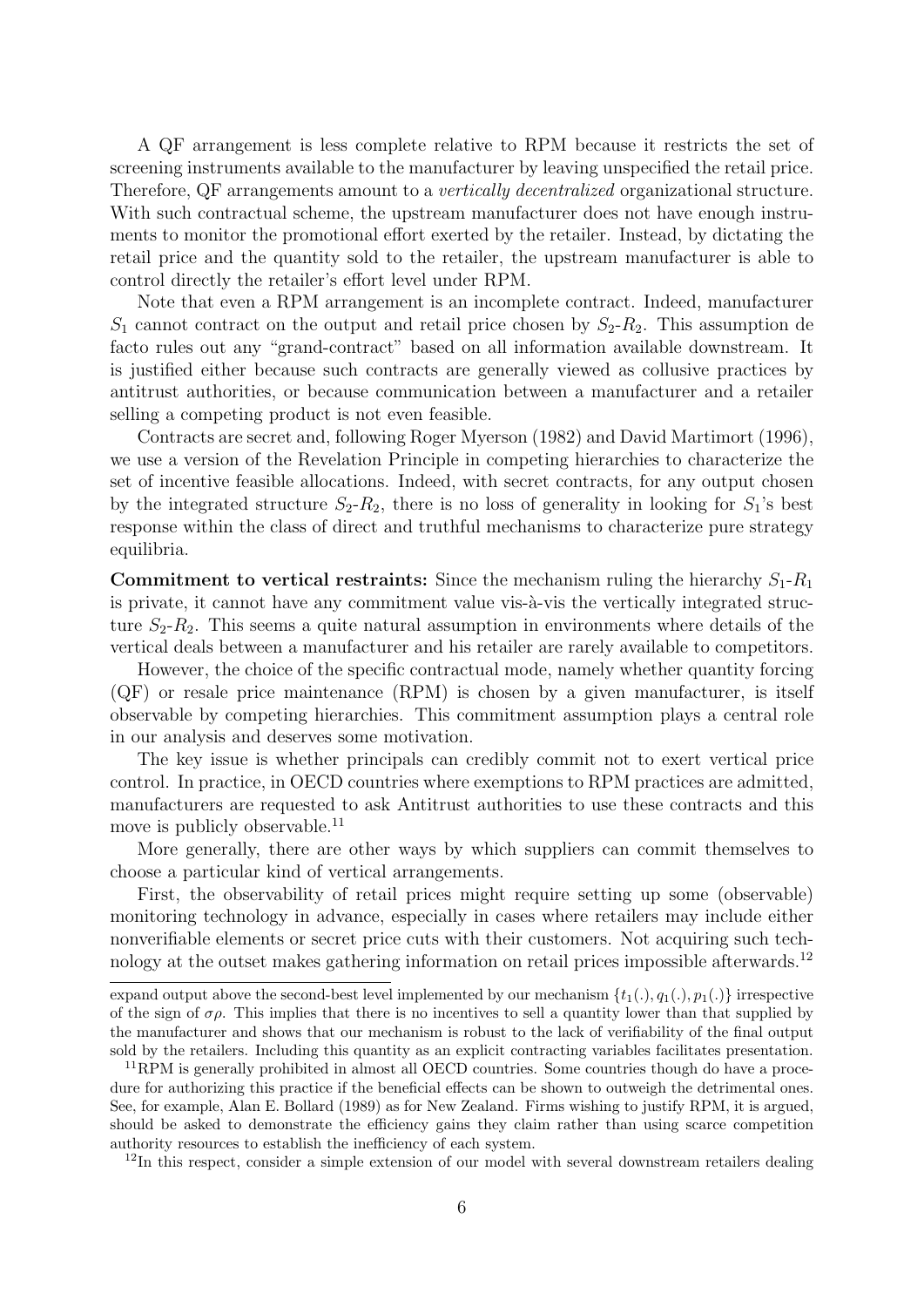Second, even if the retail price is easily observable, suppliers may build reputation for not using it as a contractual variable. Thus, commitment to QF leaves more freedom to downstream retailers and this may have also a positive feed-back in fostering downstream investments and initiative. In this respect, our model can also be viewed as a shortcut for a slightly more complex setting where not only retail prices and quantities may be contractually specified but also other input requirements. Freeing the agent from any control of those activities may have the same commitment value as giving up price control in our simplified model.

Third, a simple legal instrument, commonly used in business practices, which makes this commitment credible is to stipulate very high penalties for breaching any announced contractual mode.<sup>13</sup>

Timing, strategies and equilibrium concept: Firms play a three-stage game whose sequence of events unfolds as follows:

1.  $S_1$  either publicly commits to verify the (ex post) realization of the retail price in market-1 (RPM), together with  $R_1$ 's sales level or, alternatively, she might give up vertical control and use only sales as a screening device (QF).

2. Uncertainty about demand realizes and only  $R_1$  and  $S_2-R_2$  observe it.

3.  $S_1$  secretly offers a menu of contracts of the chosen class to  $R_1$ . Once this menu has been accepted,  $R_1$  picks one element within that menu by sending a message  $\hat{\theta}_1 \in \Theta$  to  $S_1$  about the realized demand state. Effort is exerted, product market competition takes place and, finally, payments are made after verifiable actions have been observed. If the offer is turned down,  $S_1$  and  $R_1$  enjoy their outside options which are normalized to zero, and the integrated structure  $S_2-R_2$  acts as a monopolist in the downstream market.

The equilibrium concept we use is *Perfect Bayesian Equilibrium* with the added "passive beliefs" refinement. Provided  $R_1$  receives any unexpected offer from  $S_1$ , he still believes that  $S_2-R_2$  produces the same equilibrium quantity. We denote by  $\mathcal G$  the three stage game of contractual choices cum mechanisms offers and market interactions. We shall look for equilibria in pure strategies of  $\mathcal{G}$ .

Our analysis will be developed under the following assumption on parameter values: $^{14}$ 

$$
(\mathrm{A1})
$$

$$
\psi > \max\left\{\frac{1}{2}, \frac{2+\sigma\rho}{4-2\rho(\sigma+\rho)}, \frac{1+\sigma\rho}{2-\rho^2}\right\}.
$$
\n(1)

As we will show below, there always exists a unique linear equilibrium of  $\mathcal G$  as long as the distribution on demand shocks is uniform, the effort disutility is quadratic and inverse

with the same manufacturer and suppose that those retailers observe each other retail prices. A commitment to have exclusive territories may act as a device not to learn retail prices whereas intrabrand downstream competition between retailers may help revealing this information. Such commitment to choose either exclusive territories or instead intrabrand competition is certainly observable and credible. Patrick Rey and Joseph Stiglitz (1995) analyzed the commitment role of exclusive territories although in a model with public contracts.

<sup>13</sup>Of course, this argument is valid as long as nothing unexpected ever occurs.

<sup>&</sup>lt;sup>14</sup>In the Appendix, we show that this assumption allows us to focus on fully separating allocations whatever the contractual arrangement under scrutiny.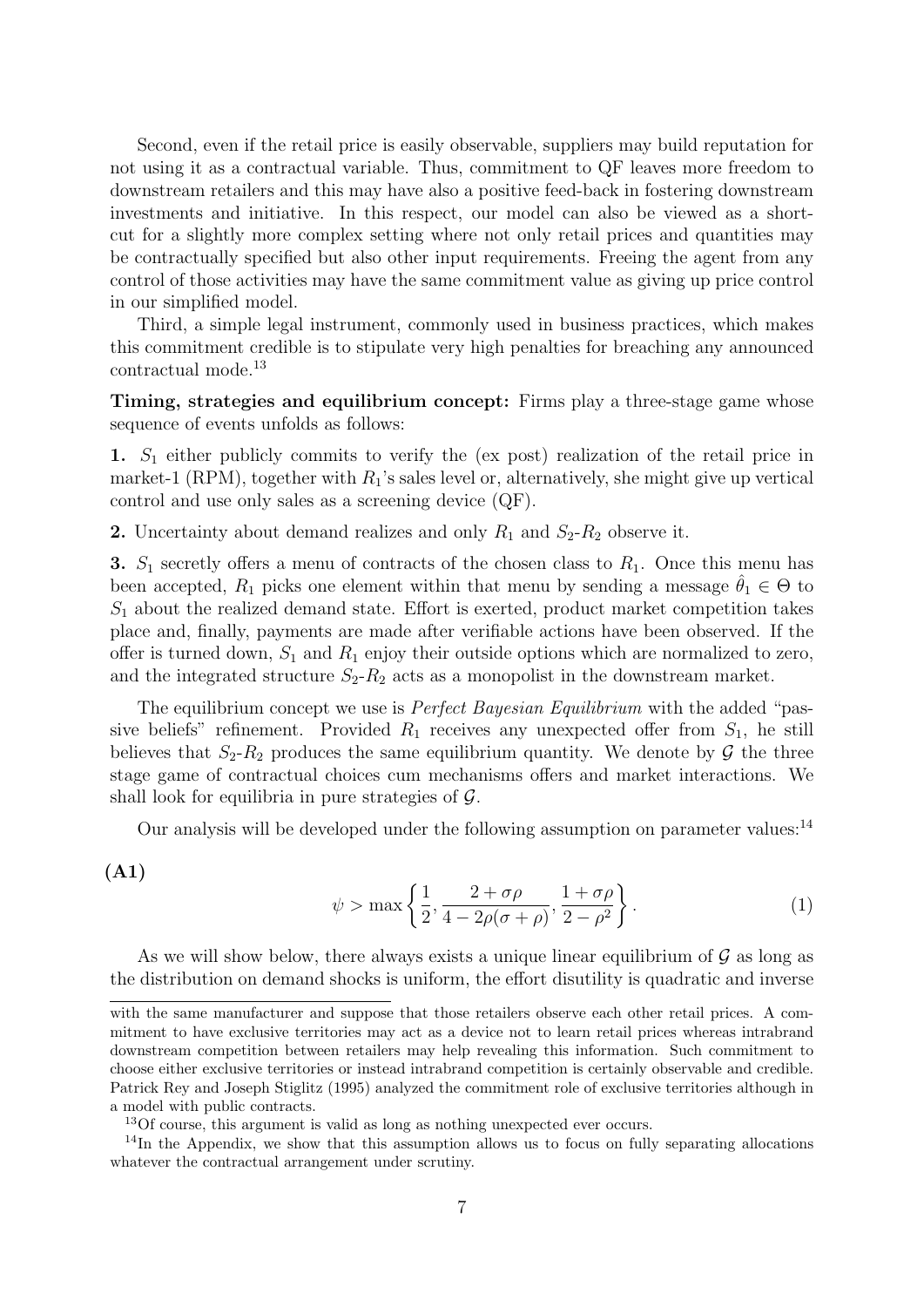demands are linear as supposed. In such linear equilibria, efforts and quantities depend linearly on the demand shock  $\theta$ <sup>15</sup>

Complete information benchmark: For each realization of  $\theta$  and any effort-output pair  $\{e_1(\theta), q_1(\theta)\}_{\theta \in \Theta}$  implemented by  $S_1$ , the vertically integrated structure  $S_2$ - $R_2$  solves:

$$
q_2(\theta) = \underset{q_2 \in \mathbb{R}_+}{\arg \max} p_2(\theta, e_1(\theta), q_2, q_1(\theta)) q_2 = \frac{1}{2} (\theta + \rho q_1(\theta) + \sigma e_1(\theta)).
$$
\n(2)

Under complete information, the vertical structure  $S_1 - R_1$ 's maximizes at each  $\theta$  its vertically integrated profit:

$$
(e_1(\theta), q_1(\theta)) = \underset{(e_1, q_1) \in \mathbb{R}_+^2}{\arg \max} \{ p_1(\theta, e_1, q_1, q_2(\theta)) q_1 - \Psi(e_1) \}.
$$
 (3)

which leads to the following first-order conditions:

$$
q_1(\theta) = \frac{1}{2}(\theta + \rho q_2(\theta) + e_1(\theta))
$$
 and  $q_1(\theta) = \psi e_1(\theta)$ . (4)

Solving equations (2) and (4) gives us the Nash equilibrium outputs and effort under complete information. For each  $\theta$  let us denote by  $\{p_1^*(\theta), q_1^*(\theta), e_1^*(\theta)\}\)$  the solution to the following equations:

$$
q_1^*(\theta) = \frac{(2+\rho)\psi\theta}{\psi(4-\rho^2) - 2 - \rho\sigma}, \quad q_1^*(\theta) = \psi e_1^*(\theta), \quad p_1^*(\theta) = q_1^*(\theta).
$$

These are respectively the quantity, downstream level of effort and retail price for each realization of demand that  $S_1$  would recommend to  $R_1$  to maximize the profit of their vertical structure in a Nash equilibrium with the integrated hierarchy  $S_2 - R_2$ .

Under complete information, the marginal cost of effort must be equal to own market sales which means that the retailer's choice of effort is aligned with that of the vertical structure he forms with the upstream manufacturer. Because there is no vertical externality under complete information, the effort level will be the same whether  $S_1$  allows  $R_1$ to choose his downstream effort or impose it through a secret contract. There is no way of affecting downstream competition. QF and RPM both implement the same outcome. This is no longer the case under asymmetric information since it induces a vertical externality. The agent's choice of effort is no longer aligned with that of his principal and the latter can use this conflict strategically to influence downstream competition.

### 3 Equilibrium characterization

Downstream moral hazard has generally two different effects in games of competing hierarchies. First, it will create an agency problem in the vertical structure even under RPM. Second, effort in enhancing own demand may have an impact on competitor's demand. RPM and QF may affect differently the demand faced by competing retailers and thus have a strategic value. In this framework, neither RPM nor QF allows  $S_1$  to fully extract

<sup>15</sup>On that existence, see also Martimort (1996) who studied a related model (although without effort).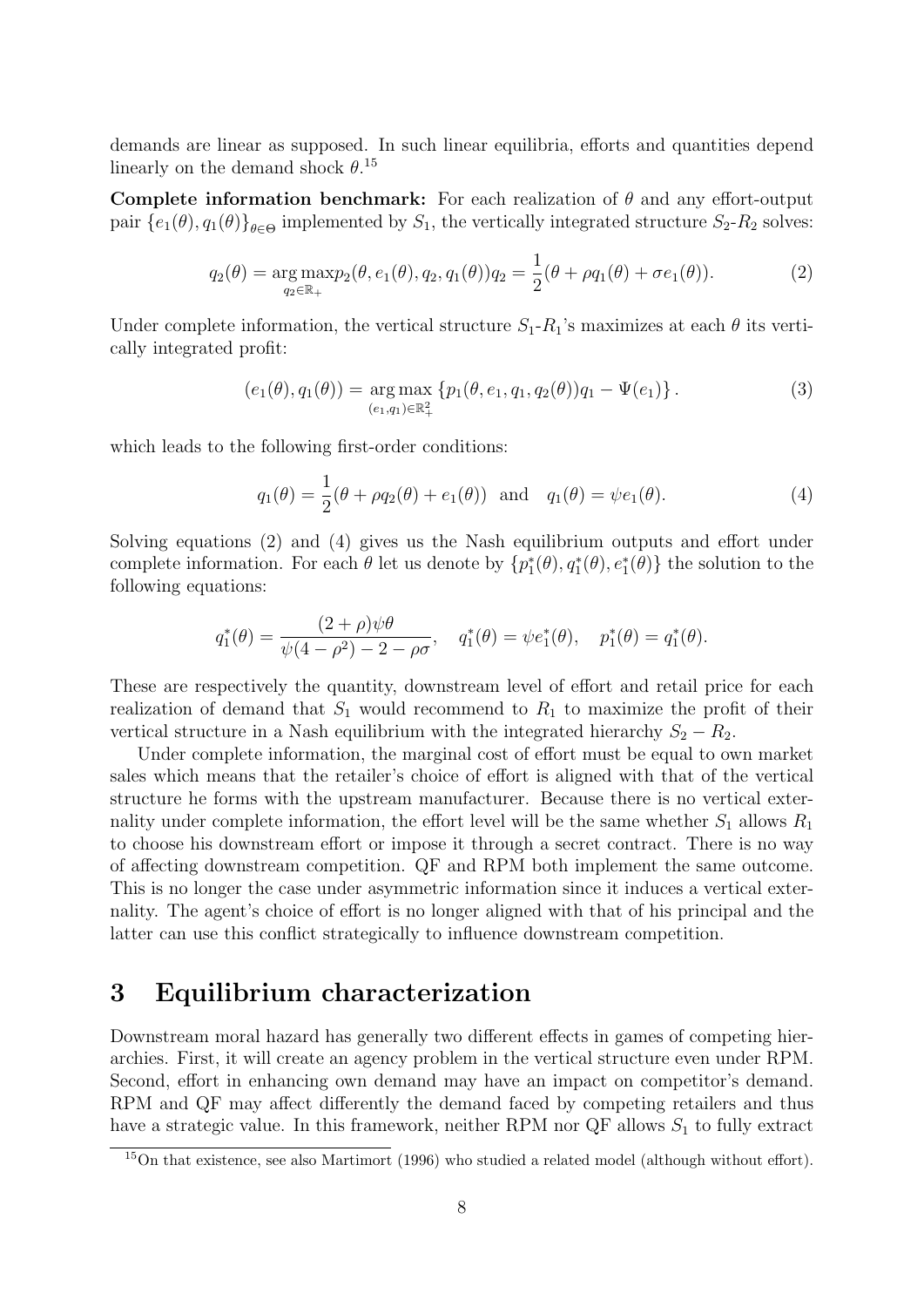$R_1$ 's information rents since, even when the retail price can be contracted upon,  $S_1$  cannot disentangle the impact of the intercept parameter  $\theta$  and the retailer's effort on the residual demand the latter faces. The possibility for the retailer to claim that large sales are due to a high effort level and a lower demand than what he has really observed, whereas they result instead from a higher demand and less effort, forces the upstream manufacturer to give up some information rent to high-demand retailers in order to induce truthtelling. As a result, the second-best allocation will be characterized by a downward distortion of both quantity and effort supplied by the retailer when he faces low demand states. This information rent, of course, depends on the chosen contractual mode.

In particular, the choice of the contractual mode has two opposite effects on  $S_1$ 's profits whenever  $R_1$ 's effort and output have the same impact on  $S_2-R_2$ 's demand, namely  $\rho\sigma>0$ . On the one hand, restricting the set of screening instruments may lead the upstream supplier to grant more information rents relative to RPM: an agency cost effect. On the other hand, by changing the rivals' behavior at the market stage, QF may also have a strategic value relative to RPM: a strategic effect. The relative strength of these two effects will depend upon the severity of the agency problem.

As we shall prove, when demand uncertainty is small enough, the strategic effect dominates the agency one. Besides creating a vertical externality between  $S_1$  and  $R_1$ because, under asymmetric information,  $S_1$  wants less downstream effort than what  $R_1$ would like to exert, QF also generates an horizontal externality which may drive the integrated structure  $S_2-R_2$  to behave in a more friendly manner. By contrast, in the freeriding set-up, the oversupply of effort provided by  $R_1$  under QF makes his competitor more aggressive at the market stage so as to make the strategic effect reinforce the agency effect. QF is thus always dominated by RPM.

Below we solve the game in two steps. First, we characterize the market allocation under both contractual regimes. Then, the equilibrium contract will be derived by using a backward induction argument.

Note that  $S_2-R_2$ 's best-response is still given by equation (2), i.e.,

$$
q_2(\theta) = \underset{q_2 \in \mathbb{R}_+}{\arg \max} p_2(\theta, e_1(\theta), q_2, q_1(\theta)) q_2 = \frac{1}{2}(\theta + \rho q_1(\theta) + \sigma e_1(\theta)).
$$

One can already infer that  $S_1$  has an incentive to choose strategically the contractual mode to influence  $S_2-R_2$ 's behavior. By choosing QF,  $S_1$  commits to let  $R_1$  choose freely the demand-enhancing effort  $e_1$ . Because the retailer better internalizes the impact of his effort on his own demand, QF shifts  $e_1$  up.<sup>16</sup> When goods are complements ( $\rho > 0$ ), shifting the  $S_2-R_2$ 's reaction function up has a positive strategic effect when efforts have a cooperative value ( $\sigma > 0$ ). Instead, when effort is selfish ( $\sigma < 0$ ) and goods are substitutes  $(\rho < 0)$ , shifting that reaction function down is certainly the best option.

**RPM:** In this regime  $S_1$  can contract also on the retail price beside the quantity supplied by the downstream firm to final consumers. The effort level is then indirectly fixed as a function of  $\theta$  through the inverse demand, i.e.,  $e_1 = p_1 + q_1 - \rho q_2 - \theta$ . Intuitively, RPM is less flexible than QF simply because, when the retailer faces a retail price target, he is

<sup>16</sup>Everything else being kept constant.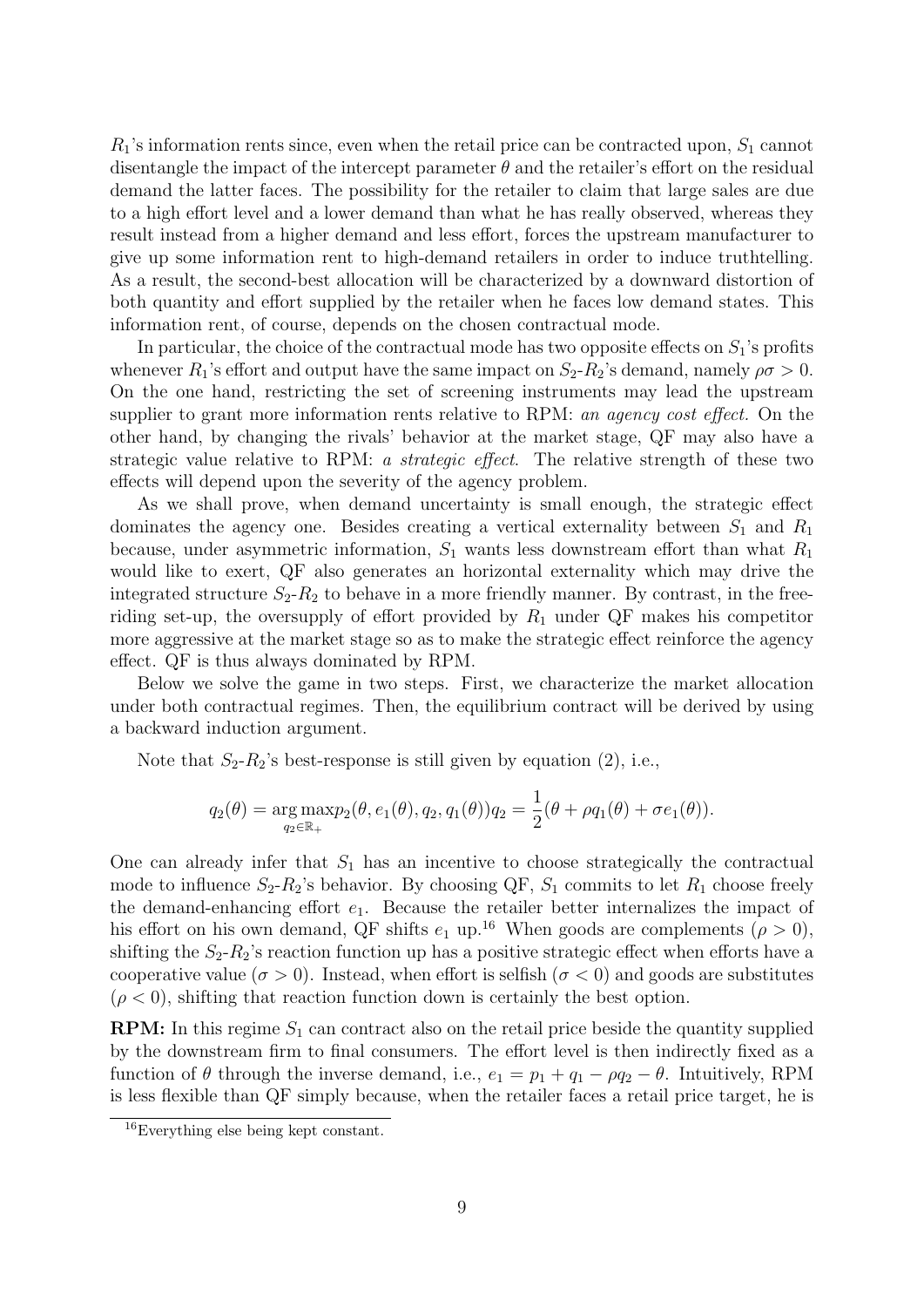forced to choose a suboptimal effort level from his viewpoint.<sup>17</sup>

Let us define  $R_1$ 's information rent as:

$$
U_1(\theta) = p_1(\theta)q_1(\theta) - \Psi(p_1(\theta) + q_1(\theta) - \rho q_2(\theta) - \theta) - t_1(\theta).
$$

Incentive compatibility implies:

$$
U_1(\theta) = \max_{\hat{\theta} \in \Theta} \left\{ p_1(\hat{\theta}) q_1(\hat{\theta}) - \Psi(p_1(\hat{\theta}) + q_1(\hat{\theta}) - \rho q_2(\theta) - \theta) - t_1(\hat{\theta}) \right\}.
$$

This yields the following first- and second-order local conditions for incentive compatibil $ity:$ <sup>18</sup>

$$
\dot{U}_1(\theta) = (1 + \rho \dot{q}_2(\theta)) \psi e_1(\theta), \qquad (5)
$$

and

$$
(\dot{p}_1(\theta) + \dot{q}_1(\theta))(1 + \rho \dot{q}_2(\theta)) \ge 0,
$$
\n(6)

which, together with the participation constraint

$$
U_1(\theta) \ge 0,\tag{7}
$$

define the set of incentive feasible allocations in  $S_1-R_1$  hierarchy for a fixed output schedule  $q_2(\theta)$  chosen by the rival pair  $S_2-R_2$ .

 $S_1$ 's problem  $(\mathcal{P}^P)$  is to design a menu of contracts to maximize the expected franchise fee he receives from  $R_1$  subject to participation and incentive compatibility constraints, together with the additional restriction required by the retail price target. Expressing the fixed fee  $t_1(\theta)$  as a function of the retailer's revenue and information rent,  $(\mathcal{P}^P)$  becomes

$$
(\mathcal{P}^P): \max_{\{U_1(\cdot), q_1(\cdot), e_1(\cdot)\}} \int_{\underline{\theta}}^{\overline{\theta}} \left\{ (\theta + e_1(\theta) + \rho q_2(\theta) - q_1(\theta)) q_1(\theta) - \psi \frac{e_1^2(\theta)}{2} - U_1(\theta) \right\} d\theta
$$
  
subject to (5), (6) and (7).

We will first assume and check ex post that  $1 + \rho \dot{q}_2(\theta) \geq 0$  for all  $\theta$ . Then  $U_1(\theta)$  is increasing and the retailer's participation constraint (7) binds only for the lowest level of demand  $\theta$ . We obtain immediately:

$$
U_1(\theta) = \int_{\underline{\theta}}^{\theta} (1 + \rho \dot{q}_2(x)) \psi e_1(x) dx.
$$

Using this expression to compute the expected rent left to  $R_1$ , inserting into the maximand of  $S_1$ 's problem, integrating by parts and neglecting (6) (that will be checked ex post also) yields a relaxed optimization problem  $(\mathcal{P}^{P'})$ :

$$
\max_{\{q_1(\cdot), e_1(\cdot)\}} \int_{\underline{\theta}}^{\overline{\theta}} \left\{ (\theta + e_1(\theta) - q_1(\theta) + \rho q_2(\theta)) q_1(\theta) - \psi \frac{e_1^2(\theta)}{2} - (\overline{\theta} - \theta)(1 + \rho \dot{q}_2(\theta)) \psi e_1(\theta) \right\} d\theta.
$$

<sup>&</sup>lt;sup>17</sup>Under retail price restrictions the upstream producer has full control of all available instruments. See also Blair and Lewis (1994) and Martimort and Piccolo (2007) for related analysis.

<sup>&</sup>lt;sup>18</sup>In the Appendix, we show that those local conditions are also sufficient for global optimality of the truthtelling strategy.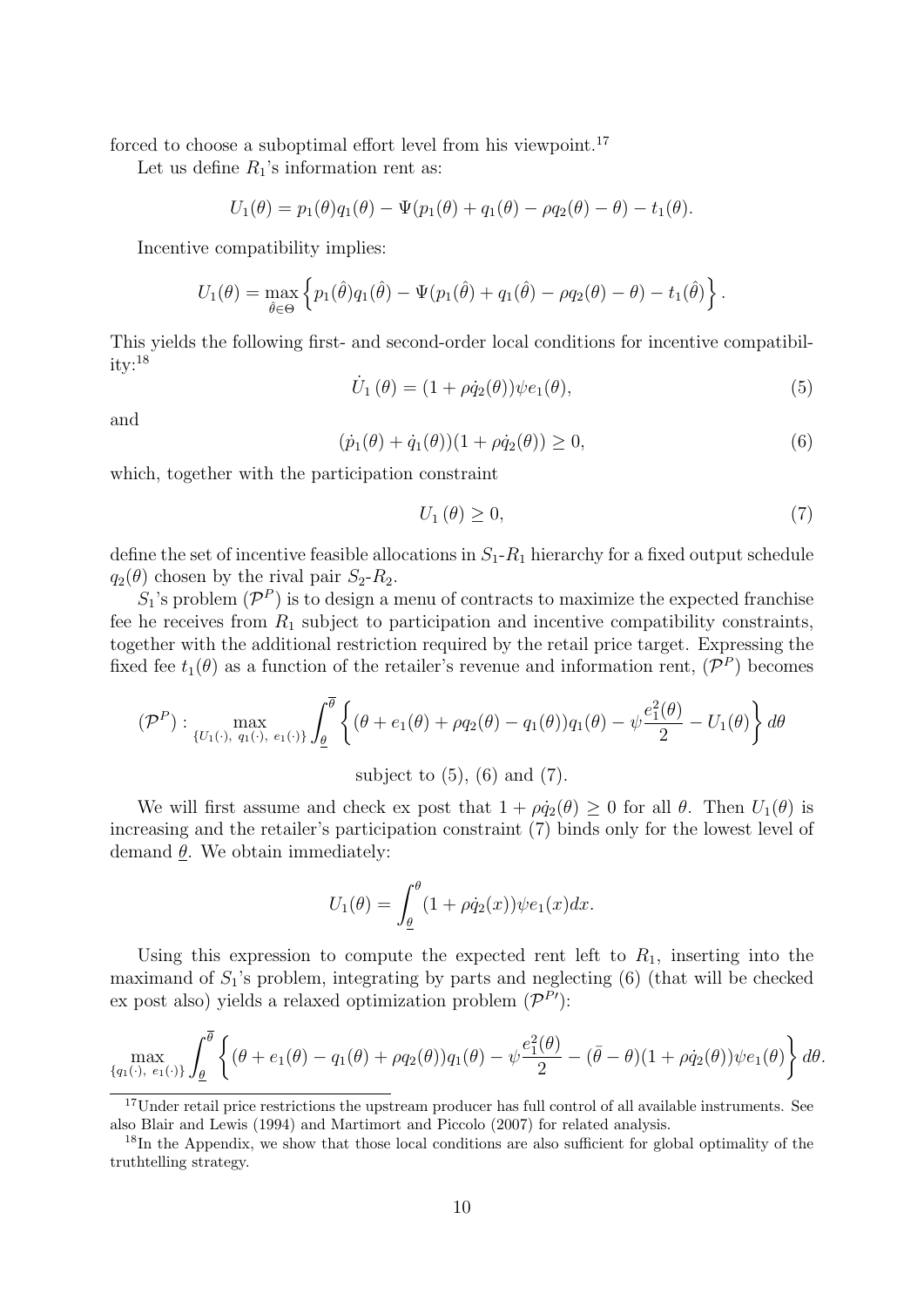At a best-response to the schedule  $q_2(\theta)$  implemented by the competing pair  $S_2-R_2$ , the production and effort in  $S_1-R_1$  hierarchy are respectively given by the following first-order conditions obtained by pointwise optimization:<sup>19</sup>

$$
q_1(\theta) = p_1(\theta) = \theta + e_1(\theta) + \rho q_2(\theta) - q_1(\theta),
$$
\n(8)

$$
q_1(\theta) = \psi \left( e_1(\theta) + (\bar{\theta} - \theta)(1 + \rho \dot{q}_2(\theta)) \right). \tag{9}
$$

Under RPM, the only variable which is really useful to reduce  $R_1$ 's information rent is his own effort as it can be seen on (5). Hence, this effort level needs to be downward distorted relative to its complete information level. At the same time, the pricing rule is unchanged and keeps the same expression as under complete information as seen from (8). Output is produced according to the efficient rule conditionally on a given effort but this effort is distorted downward under asymmetric information.<sup>20</sup>

By using (2) together with (8) and (9), one can check that the allocation  $\{e_1^P(\theta), q_1^P(\theta)\}_{\theta \in \Theta}$ solves the following system of differential equations:

$$
\dot{q}_1^P(\theta) = \frac{2(q_1^P(\theta) - \psi e_1^P(\theta)) - (\bar{\theta} - \theta)\psi(2 + \rho(1 + \sigma \dot{e}_1^P(\theta)))}{\rho^2(\bar{\theta} - \theta)\psi},
$$
\n(10)

$$
e_1^P(\theta) = \frac{(4 - \rho^2)q_1^P(\theta) - (2 + \rho)\theta}{2 + \rho\sigma},
$$
\n(11)

with the boundary conditions  $q_1^P(\overline{\theta}) = q_1^*(\overline{\theta})$  and  $e_1^P(\overline{\theta}) = e_1^*(\overline{\theta})$ .

In the Appendix, we show that, under  $A1$ , the equilibrium output is always downwards distorted. More precisely, the ability of a retailer to pretend having observed a slightly lower level of demand forces the supplier to give up a rent in order to elicit information revelation. To reduce this costly rent, the supplier reduces effort below its complete information level. Although sales are not used for rent extraction purposes, output itself has to fall below its complete information level because effort is downward distorted, but this effect is indirect only.

 $\mathbf{Q}$ F: Now  $S_1$  no longer contracts on the retail price, but she still observes and contracts on the quantity supplied by  $R_1$  on the retail market.

Let us now redefine retailer  $R_1$ 's information rent under a QF regime as:

$$
U_1(\theta) = -t_1(\theta) + \max_{e_1 \in \mathbb{R}_+} (\theta + e_1 - q_1(\theta) + \rho q_2(\theta)) q_1(\theta) - \Psi(e_1).
$$

Incentive compatibility implies now:<sup>21</sup>

$$
U_1(\theta) = \max_{\hat{\theta} \in \Theta} \left\{ -t_1(\hat{\theta}) + \max_{e_1 \in \mathbb{R}_+} (\theta + e_1 - q_1(\hat{\theta}) + \rho q_2(\theta)) q_1(\hat{\theta}) - \Psi(e_1) \right\}.
$$

From which we obtain the following first- and second-order local conditions for incentive compatibility:

$$
\dot{U}_1(\theta) = (1 + \rho \dot{q}_2(\theta)) q_1(\theta), \qquad (12)
$$

<sup>&</sup>lt;sup>19</sup>Given concavity of the objective, these conditions are also sufficient.

<sup>&</sup>lt;sup>20</sup>This is reminiscent of the so-called 'dichotomy' between pricing rule and incentives found in a regulatory environment with a single hierarchy (Jean-Jacques Laffont and Jean Tirole, 1993, Ch. 3).

<sup>21</sup>Again, those local conditions are proved to be sufficient also in the Appendix.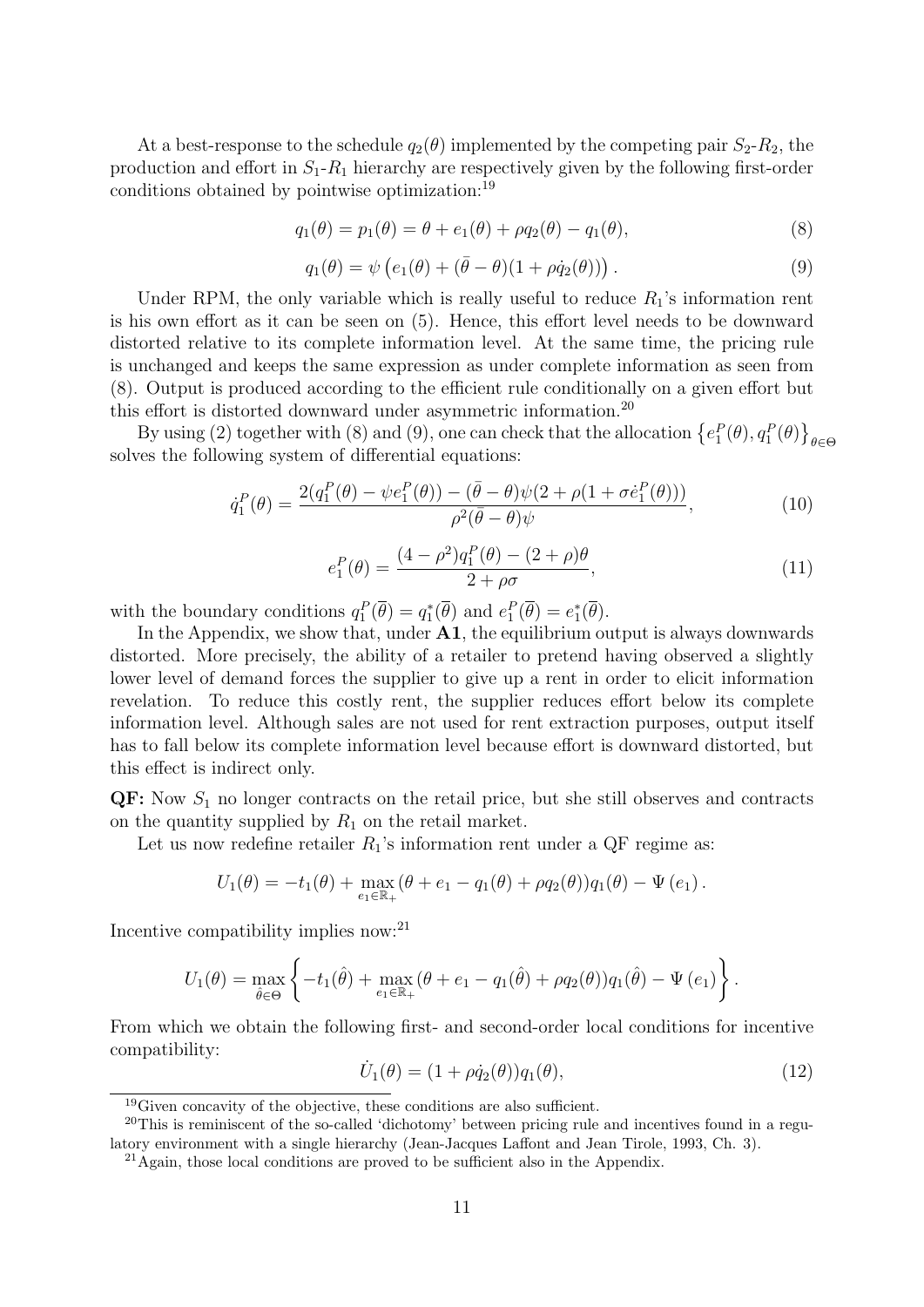$$
(1 + \rho \dot{q}_2(\theta))\dot{q}_1(\theta) \ge 0. \tag{13}
$$

Finally, because the agent is residual claimant for any impact of his demand-enhancing effort under a QF arrangement, we have:

$$
q_1(\theta) = \psi e_1(\theta). \tag{14}
$$

Taking into account this latter expression of  $R_1$ 's effort,  $S_1$ 's contracting problem can be written as:

$$
(\mathcal{P}^Q): \max_{\{U_1(\cdot), q_1(\cdot)\}} \int_{\underline{\theta}}^{\overline{\theta}} \left\{ \left( \theta + \frac{q_1(\theta)}{\psi} + \rho q_2(\theta) - q_1(\theta) \right) q_1(\theta) - \frac{q_1^2(\theta)}{2\psi} - U_1(\theta) \right\} d\theta,
$$
  
subject to (12), (13) and (7).

For any given quantity schedule specified by the direct revelation mechanism  $\mathbb{Q}F$ ,  $R_1$ gains flexibility under a quantity-fixing arrangement since he chooses now optimally his effort level. More specifically, while choosing the optimal effort level, the retailer does not internalize the impact of his effort on the information rent given up by the upstream manufacturer. QF introduces a vertical externality between the manufacturer and his retailer. As rents and effort are positively related via quantity, it will be thus profitable to oversupply effort relative to RPM everything else being kept equal.

We again first assume and check ex post that  $1 + \rho \dot{q}_2(\theta) \geq 0$  for all  $\theta$ . Then  $U_1(\theta)$  is increasing and the participation constraint binds at  $\theta$  only. We obtain immediately:

$$
U_1(\theta) = \int_{\underline{\theta}}^{\theta} (1 + \rho \dot{q}_2(x)) q_1(x) dx.
$$

Using this expression to compute the expected rent left to  $R_1$ , integrating by parts and inserting into the maximand of  $(\mathcal{P}^Q)$  yields the expression of the relaxed program  $(\mathcal{P}^{Q})$ :

$$
\max_{\{q_1(\cdot)\}} \int_{\underline{\theta}}^{\overline{\theta}} \left\{ \left( \theta + \frac{q_1(\theta)}{\psi} + \rho q_2(\theta) - q_1(\theta) \right) q_1(\theta) - \frac{q_1^2(\theta)}{2\psi} - (\overline{\theta} - \theta)(1 + \rho \dot{q}_2(\theta)) q_1(\theta) \right\} d\theta.
$$

At a best-response to the schedule  $q_2(\theta)$  implemented by the pair  $S_2-R_2$ , we get:

$$
\theta + \frac{q_1^Q(\theta)}{\psi} - 2q_1^Q(\theta) + \rho q_2^Q(\theta) - (\bar{\theta} - \theta)(1 + \rho \dot{q}_2^Q(\theta)) = 0.
$$
 (15)

Differentiating equation (2) yields  $2\dot{q}_2^Q$  $p_2^Q(\theta) = 1 + \rho \dot{q}_1^Q$  $g^Q_1(\theta)+\sigma \dot{e}^Q_1$  $\mathcal{Q}_{1}^{Q}(\theta)$ , using this condition together with  $\psi \dot{e}_1^{\bar{Q}}$  $\overline{\dot{Q}}_{1}(\theta) = \dot{q}_{1}^{Q}$  $_1^Q(\theta)$ , one can immediately show that  $q_1^Q$  $\int_{1}^{Q}(\theta)$  solves the following differential equation:

$$
\dot{q}_1^Q(\theta) = \frac{\psi(2+\rho)(2\theta - \bar{\theta}) + (2+\rho\sigma - \psi(4-\rho^2))q_1^Q(\theta)}{\rho(\bar{\theta} - \theta)(\sigma + \psi\rho)},
$$
(16)

with the boundary condition  $q_1^Q$  $q_1^Q(\overline{\theta})=q_1^*(\overline{\theta}).$ 

Under QF,  $S_1$  gives up a screening instrument by not controlling the retail price. The only remaining screening device is output which must be downward distorted for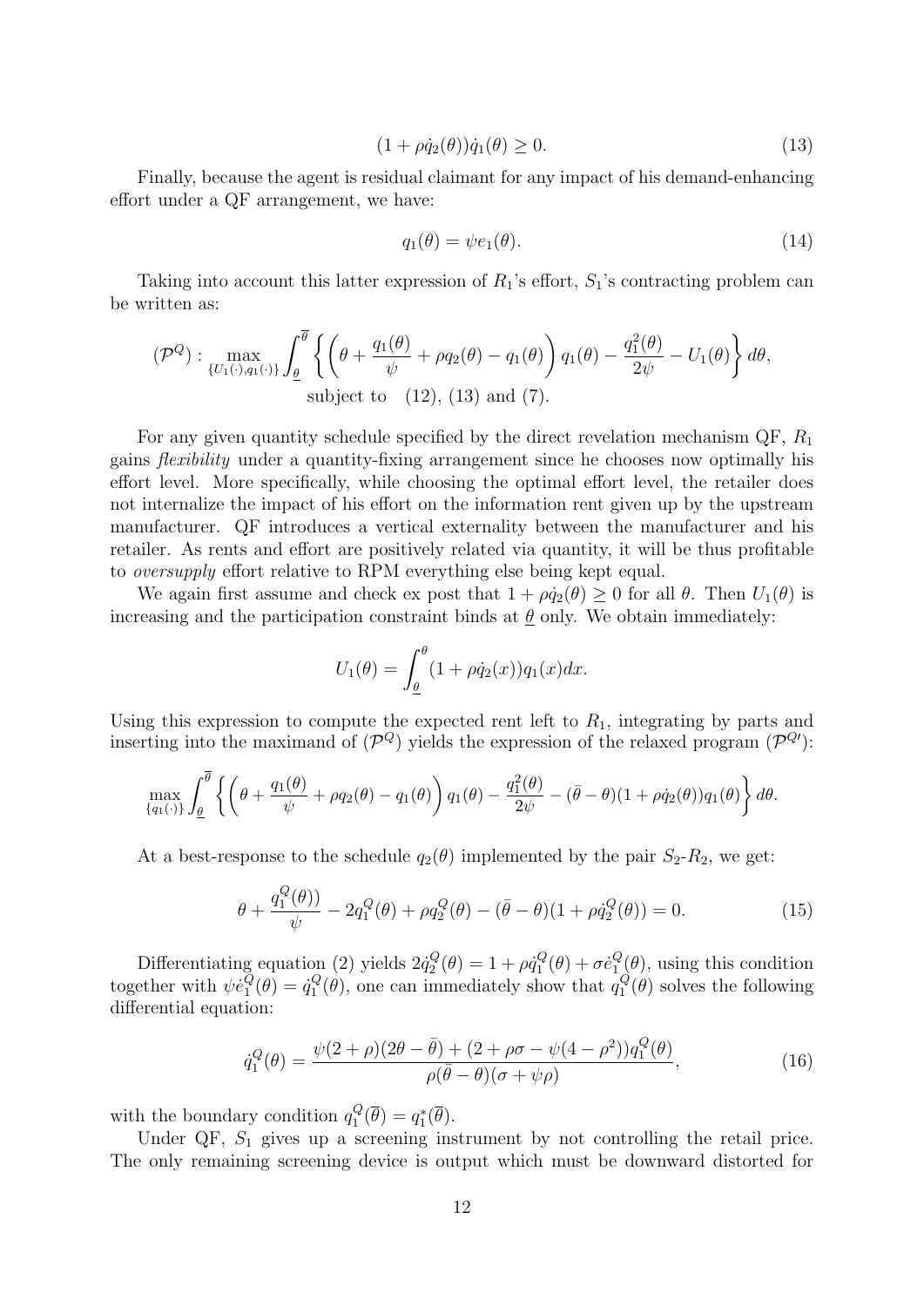rent extraction reasons. Contrary to the case of RPM, the pricing rule is now distorted compared with the complete information and the RPM cases.

Once again, the ability of a retailer having observed a given shock on demand to pretend demand was slightly lower forces the supplier to give up a costly information rent. Reducing this rent requires a downward distortion of the output level below its complete information level, i.e.,  $q_1^Q$  $\frac{Q}{1}(\theta) < q_1^*(\theta)$  for all  $\theta < \overline{\theta}$ . Moreover, although effort is now chosen efficiently by the retailer, the fact that sales are downward distorted implies that the effort itself falls below its first-best level, but this effect is again indirect only.

### 4 The strategic value of incomplete contracts

Having characterized the market allocation under both contractual regimes, we now turn to investigate whether RPM or QF is the preferred contractual mode at equilibrium. As a preliminary result, the next Proposition provides a useful description of how outputs and efforts are ordered under both regimes. This result will be key for showing, as well as interpreting, the equilibrium characterization provided below.

Proposition 1 Assume that **A1** holds. The following properties are satisfied:

- $\bullet$   $e_1^Q$  $\mathcal{L}_1^Q(\theta) \geq e_1^P(\theta)$  for all  $\theta$  with equality holding only at  $\overline{\theta}$ ;
- $\bullet$   $q_2^Q$  $\mathcal{Q}_2^Q(\theta) \geq q_2^P(\theta)$  for all  $\theta$  with equality only at  $\overline{\theta}$  (resp.  $\leq$ ) if and only if  $\sigma > 0$  (resp.  $\langle \rangle$ ;
- $\bullet$   $q_1^Q$  $\mathcal{L}_1^Q(\theta) \geq q_1^P(\theta)$  for all  $\theta$  with equality only at  $\overline{\theta}$  (resp.  $\leq$ ) if and only if  $\rho\sigma > 0$  (resp.  $\langle$ .

When the upstream manufacturer gives up control on retail price, the downstream firm increases his information rent by playing on his effort choice. Under  $\mathbb{Q}F$ ,  $R_1$  chooses his effort according to the efficient rule  $(14)$ . Thus,  $R_1$  finds it profitable to supply more effort under a QF contract relative to RPM in order to enjoy more rent. Hence  $e_1^Q$  $\frac{Q}{1}(\theta)$ must be larger than  $e_1^P(\theta)$ . This difference in efforts shifts in turn the reaction function of the competing integrated structure when moving from RPM to QF. From equation (2) it is easy to check that, when  $\sigma > 0$ , the output level  $q_2(\theta)$  increases with such a move, and it diminishes otherwise. This explains why besides introducing a vertical externality between  $S_1$  and  $R_1$ , QF also creates an horizontal externality on the integrated structure  $S_2$ - $R_2$ , so that  $q_2^Q$  $Q_2^Q(\theta)$  is larger than  $q_2^P(\theta)$  when  $\sigma > 0$ , and lower when  $\sigma < 0$ .

Finally, as for  $q_1(\theta)$ , three different effects are at play simultaneously by moving from RPM to QF. First, for any given output level,  $R_1$  will exert more effort under QF relative to RPM. When the retail price is not controlled, the agent is residual claimant for the full impact of his effort on enhancing demand. This effect raises effort and thus  $R_1$ 's output: a demand-enhancing effect. Second, since sales are the only screening instrument under  $QF, S<sub>1</sub>$  needs to distort it downward for rent extraction reasons: a *rent extraction effect*. Third, owing to the horizontal externality, the output of the competing structure  $S_2-R_2$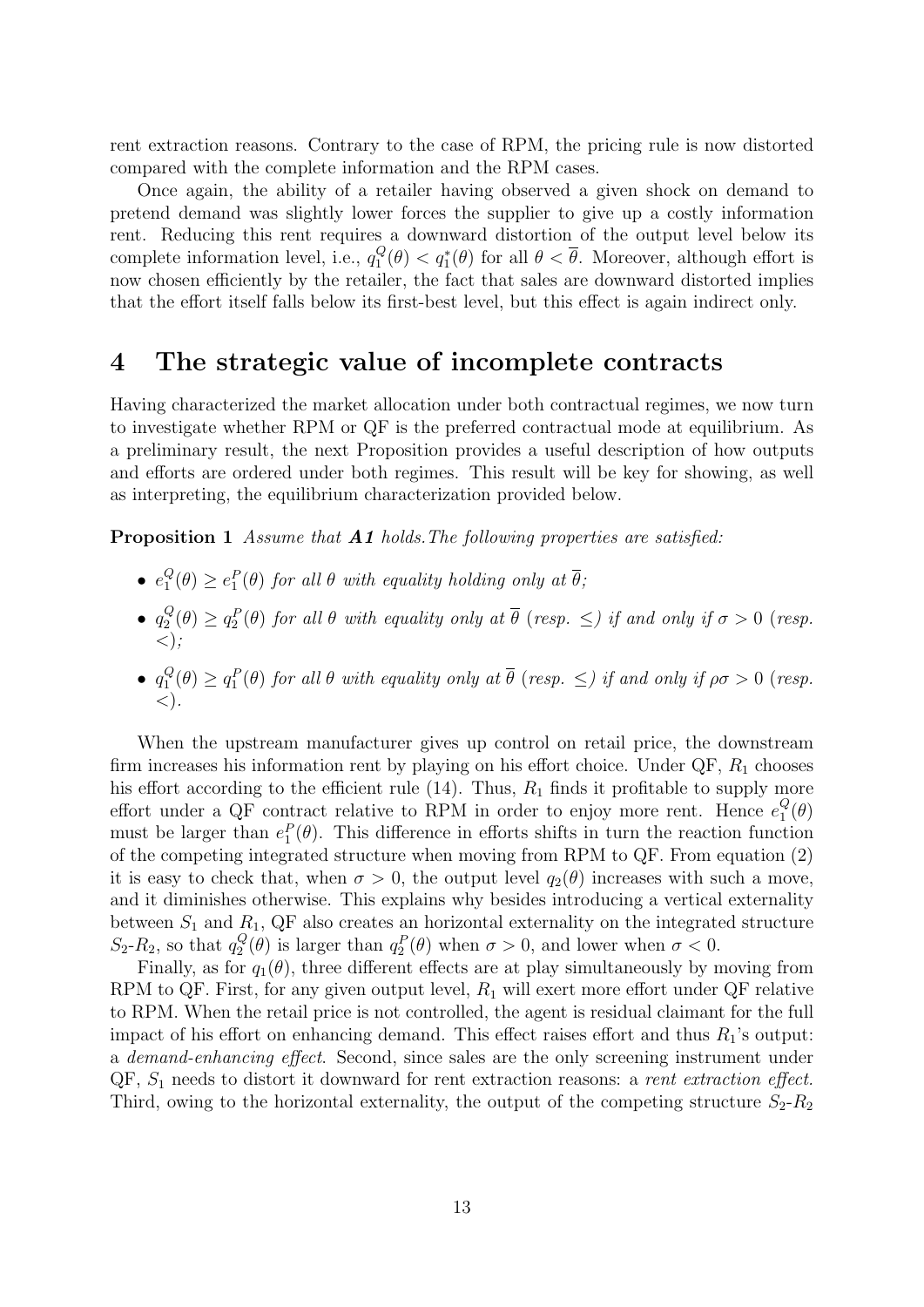is shifted upward when goods are substitutes and downward when they are complements: a *strategic* effect.<sup>22</sup>

Yet, when products are differentiated and efforts generate demand spillovers, the strategic effect gets stronger when market and effort externalities have the same sign, that is  $\rho \sigma > 0$ . In this case, QF increases effort and moves  $q_2(\theta)$  in the right direction. By contrast, in the free-riding case the strategic effect leads the integrated structure  $S_2$ - $R<sub>2</sub>$  to behave more aggressively at the market stage since the consumers' willingness to pay increases and  $q_2(\theta)$  increases. This in turn lowers  $q_1(\cdot)$  when quantities are strategic substitutes.

Armed with this characterization, we can now show the main result of the paper. In the next theorem we provide conditions, related to the presence of externalities between agents, under which QF has a strategic value relative to RPM.

**Theorem 1** Assume that **A1** holds. Then, as long as  $\Delta\theta$  is small enough,  $S_1$  prefers QF if  $\rho\sigma > 0$ , and RPM when  $\rho\sigma \leq 0$ .

The economic intuition of this result is simple and builds upon the insights provided by Proposition 1. By inducing more effort on the retailer's side, QF changes also the market behavior of the competing structure. Of course, once one moves from RPM to QF, information rents increase because a screening instrument is given up: an agency cost effect. When goods are independent or effort does not create any horizontal externalities between retailers, this agency cost leads the upstream supplier to always prefer RPM. If, instead, goods are differentiated and there are effort spillovers, the strategic effect may outweigh the extra agency costs associated to QF whenever market and non-market externalities have the same sign and the cost of asymmetric information is not very large, that is  $\Delta\theta$  is small.

In fact, as QF allows  $S_1$  to force  $S_2-R_2$  to behave in a more friendly manner at the market stage, it raises the supplier's profits by increasing effort and so the expected transfer that can be extracted from  $R_1$ . In the free-riding case, though, the strategic effect has a negative value as  $\mathbb{Q}F$  makes  $S_2-R_2$  more aggressive relative to RPM. This adds to the excessive agency costs effect and thus leads  $S_1$  to prefer RPM.

Remark 1: It is important to notice that the insight delivered by Theorem 1 extends directly to a more general framework with two (symmetric) competing hierarchies (see Kastl, Martimort and Piccolo, 2008). Both the agency cost effect and the strategic effect illustrated above survive in such a model, and are key to show that choosing QF is an equilibrium of the game in the limit of small uncertainty whenever  $\sigma \rho > 0$ . Indeed, a QF contract still leaves more possibilities for the agent to grasp information rent, but for any given class of mechanisms ruling the competing hierarchy, restricting the set of the screening instruments available to a principal may create a strategic effect influencing the rival's market behavior. As before, the vertical externality that QF creates within each vertical hierarchy is translated horizontally on the competing organization. Increasing

<sup>&</sup>lt;sup>22</sup>When efforts do not create externalities,  $\sigma = 0$ , or goods are independent,  $\rho = 0$ , the latter strategic effect is absent. The demand-enhancing and the rent extraction effects then exactly compensate in our quadratic framework, that is  $q_1^Q(\theta) = q_1^P(\theta)$ . As a consequence, the competing hierarchies framework at hand displays the same features as the sequential monopolies model studied in Martimort and Piccolo (2007).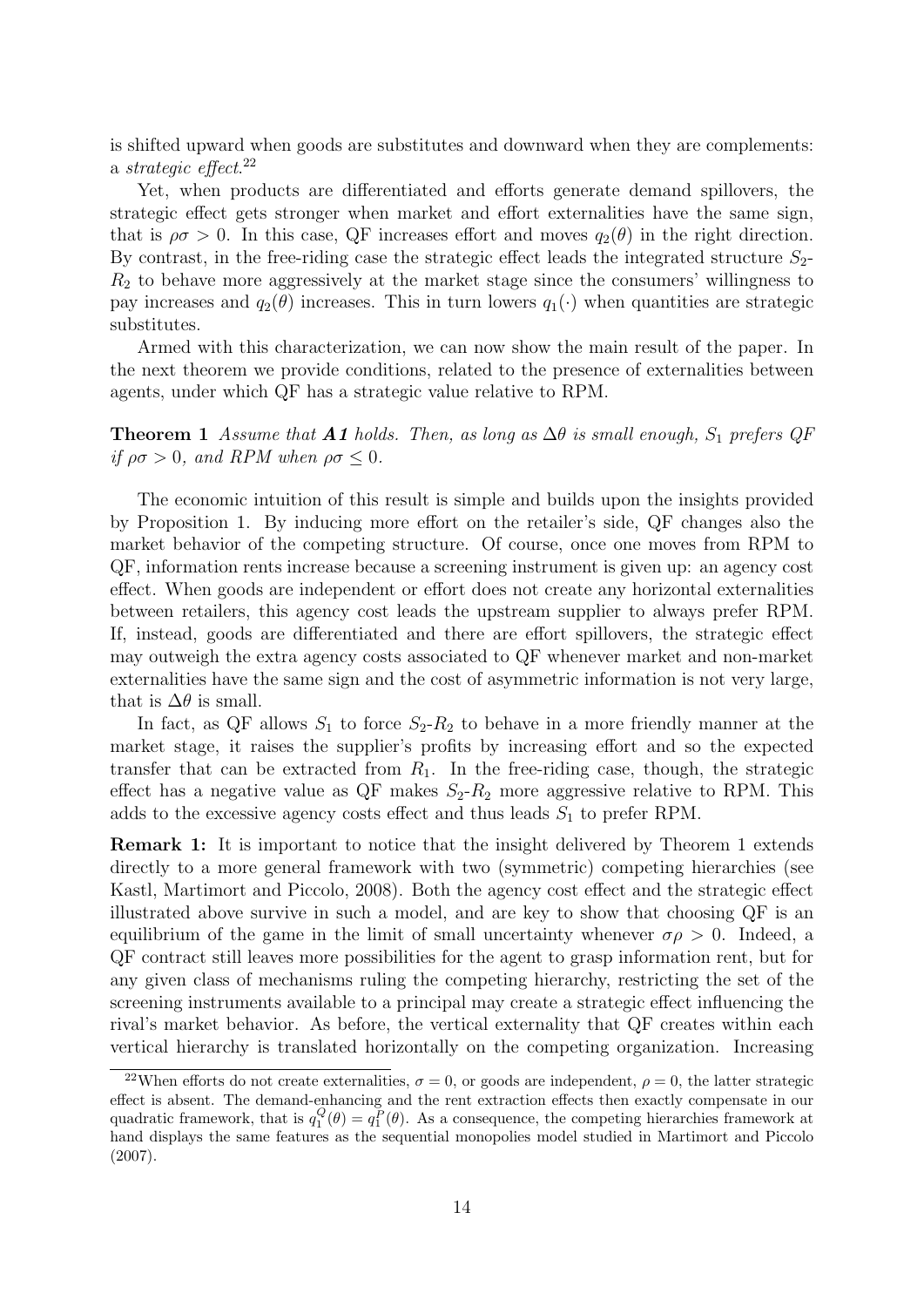retailers' effort thus provides a beneficial effect on supplier's profits to the extent that it weakens the competitive stance of the opposing hierarchy on the downstream market.

Remark 2: It is worth closing this Section with a general comment on our methodology. It could be argued that the simple result that less complete contracts could have a strategic value can be obtained in a simpler complete information model. Consider the case where demand is common knowledge and  $S_1$  either uses a two-part tariff or a linear wholesale price. Two-part tariffs imply fierce downstream competition. Linear prices commit instead the retailer to decrease his output downstream, which may have a positive effect in the case of demand complements or price competition.<sup>23</sup> However, linear pricing performs badly in shifting profits upstream so that part of the strategic gains of using them cannot be recouped upstream. The methodological issue is that, under complete information, there is no reason a priori to restrict the use of fixed-fees as a mean of extracting the retailer's downstream profit. Asymmetric information, instead, endogenizes the limits on the ability of upstream manufacturer to capture downstream profit and provides better foundations for the possible restrictions on instruments associated to different vertical restraints.

### 5 Related literature

Our paper belongs to three strands of literature with some overlap: the literature on the strategic design of incomplete contracts, the literature on vertical restraints, and lastly the literature on strategic delegation.

Strategic design of incomplete contracts: The idea that, in a strategic situation, reducing a player's set of actions or allowing him to commit to suboptimal actions may increase his payoff has already been studied. In the incomplete contracts literature, this insight leads to show that "more incompleteness" may help to improve contractual outcomes. To date, the literature has shown that it can be done either by relaxing dynamic incentive constraints or because it facilitates signalling of private information.

Concerning the role of incompleteness in dynamic environments, Mathias Dewatripont and Eric Maskin (1990, 1995) and Jacques Crémer (1995) showed that a principal might voluntarily limit the set of variables used to contract with his agent to relax renegotiation constraints.<sup>24</sup> Klaus M. Schmidt and Monika Schnitzer (1995), Douglas B. Bernheim and Michael D. Whinston (1998) and David Pearce and Ennio Stacchetti (1998) analyzed complete information models where nonverifiable actions can only be enforced through repeated interactions. Writing less complete contracts may relax incentive constraints in those repeated games.

Philippe Aghion and Benjamin Hermalin (1990), Franklin Allen and Douglas Gale (1992) and Kathryn Spier (1992) stressed the signalling value of incomplete contracts. When contracts can only be signed once principals are informed, incompleteness may

<sup>23</sup>A related effect is actually at work in Rey and Stiglitz (1995) although the commitment to increase retail prices comes there from the choice of exclusive territories for the retailers of the same manufacturer.

<sup>24</sup>Olsen and Torsvik (1993) and Martimort (1999) demonstrated also how moving away from a centralized regulation by introducing competing regulators, another form of incompleteness, may improve intertemporal commitment.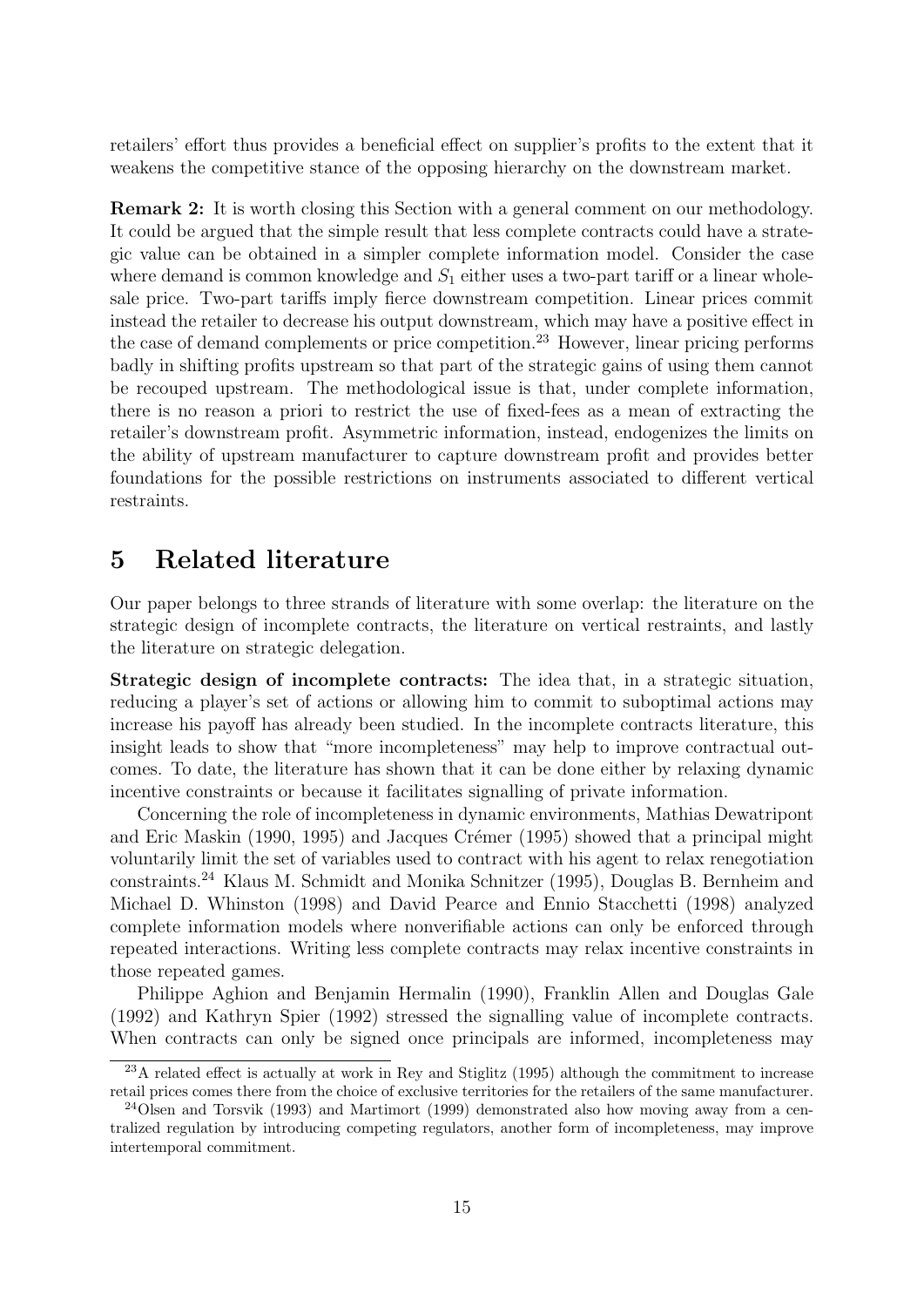be profitably used by a privately informed principal to credibly convey information to agents.<sup>25</sup>

The strategic value of incomplete contracts stressed in our paper is novel and different from those above. The bilateral contract between a principal and his agent in a given hierarchy does not exert any externality on their selves as in a dynamic context but instead on competing retailers in a static game.

Vertical restraints: Our analysis is also related to the literature on vertical restraints under informational asymmetries (Piccolo et al., 2008, Gal-Or, 1991a, 1991b, 1991c, 1991d, 1999, Martimort, 1996, and Rey and Tirole, 1986, among others). While these previous contributions have mainly taken the set of control instruments available to a manufacturer as given, we endogenize this set in a strategic context.<sup>26</sup> From an organizational design viewpoint, our results also explain why upstream manufacturers delegate non-market decisions, such as advertising and marketing activities, to downstream retailers (Lafontaine and Slade, 1997, and Andrea Sheppard, 1993).

Closer in spirit to our work, Bernard Caillaud and Patrick Rey (1995) started investigating information structures in producers-retailers hierarchies. Ignorance on the retailer's cost function might create a strategic advantage that could outweigh the associated agency costs. They focused on the value of ignorance in environments where principals can choose whether to acquire (at no additional costs) all the relevant market information or, alternatively, to stay (strategically) uninformed. In our set-up full extraction is prevented by a moral hazard component on non-market activities. This assumption is key for equilibria to display the less complete QF arrangements.

Strategic delegation: Our analysis also pertains to the literature dealing with strategic delegation and decentralized decision-making in competing hierarchies environments. However, it departs from it in two important respects: asymmetric information and secret contracting. First, the complete information literature on delegation has mainly focused on the strategic value of delegating choices to agents in contexts where the vertical structure between a principal and his agent has no *raison-d'être* a priori (Chaim Fershtman and Kenneth L. Judd, 1987, Chaim Fershtman, Kenneth L. Judd and Ehud Kalai, 1991, Steven Sklivas, 1987, among many others). Instead, in our model the privileged access of agents to information provides a rationale for the vertical structure in the first place. To analyze the corresponding asymmetric information between manufacturers and retailers, we follow Gal-Or (1991a), Martimort (1996) and Kai-Uwe Kuhn (1997) and consider a broader contract space (namely menus of contracts) than the simple linear or piecewise contracts used so far in the complete information literature on strategic delegation. Menus are flexible to fit different realizations of demand. Second, we focus on secret contracts. The terms of trade specified in vertical contracts are secret and cannot be used for strategic purposes; only the decision to use QF or RPM is public, an admittedly weaker assumption. Under asymmetric information, choosing a QF contract induces more information rent downstream but it has also a strategic value because more delegation affects downstream competition.<sup>27</sup>

<sup>25</sup>A similar idea has been applied by Roberta Dessi (2007). She shows that, in a pure moral hazard framework, incomplete contracts can be used as a foreclosure device via their signaling effects on entrants.  $^{26}$ Exceptions are Piccolo et al. (2008) and Martimort and Piccolo (2007), which however do not inves-

tigate when more incomplete contracts emerge spontaneously in a static game of competing hierarchies. <sup>27</sup>See also Michael Katz (1991) and Bernard Caillaud, Bruno Jullien and Pierre Picard (1995) on the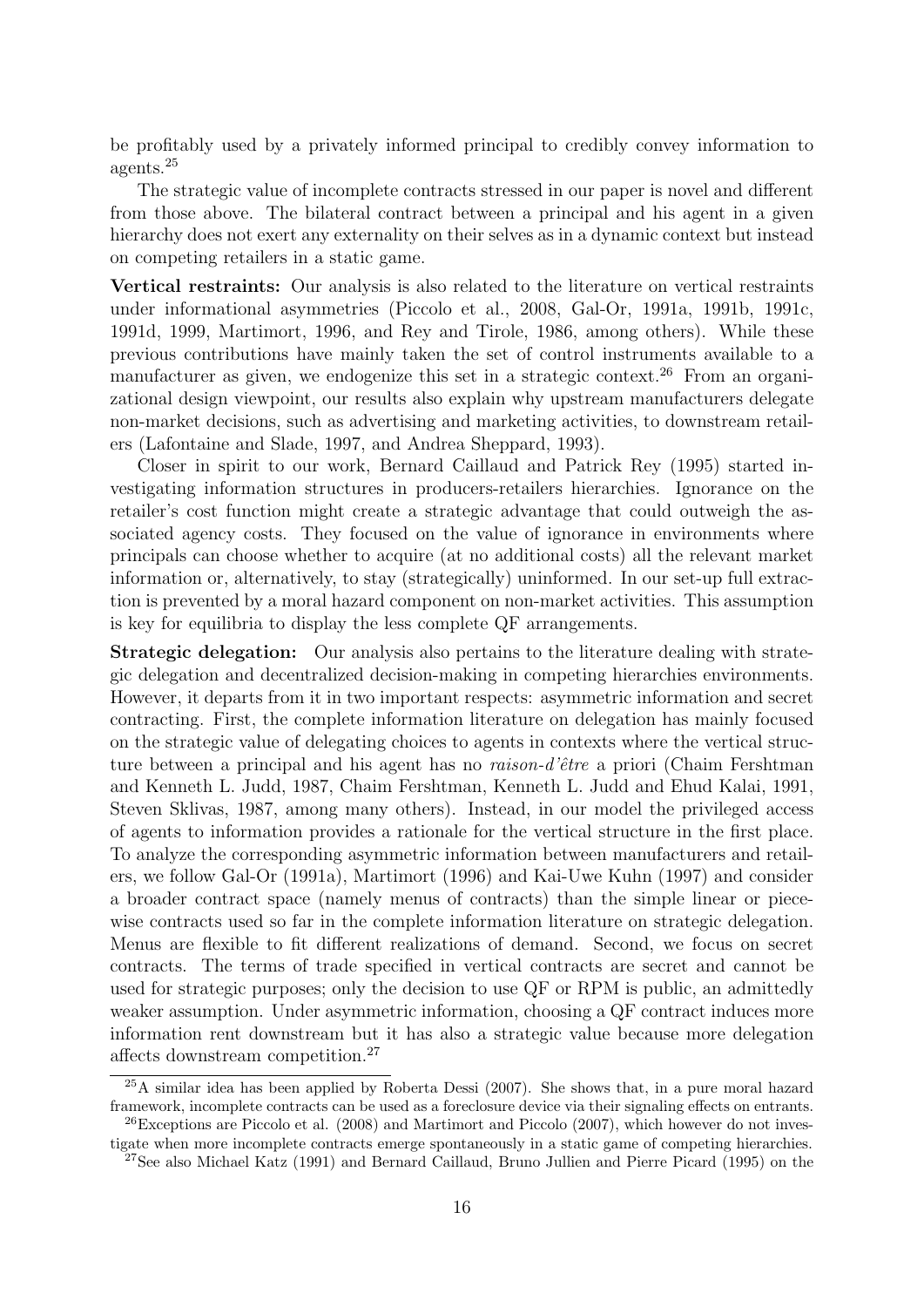### 6 Concluding remarks

Focusing on a simple manufacturer-retailer model, we have shown that the equilibrium determinants of the choice between QF and RPM rest upon two somewhat natural aspects of information asymmetries: (i) the way different screening instruments shape agency costs; (ii) the type of externalities that bilateral negotiations between manufacturer-retailer pairs impose on competing vertical structures. The main result is that manufacturers dealing with (exclusive) competing retailers, may prefer to leave contracts silent on some (potentially) verifiable performance measures, namely price, whenever certain other aspects of agents' activity remain noncontractible. The key idea is that by allowing agents to respond more efficiently to competition, QF has a strategic value in that it may induce a more friendly behavior in the downstream competition. An interesting, and somewhat wider lesson of this result is that competition, and especially the channels through which it develops, can be an important source of contractual incompleteness.

## 7 Appendix

#### 7.1 Market equilibrium under RPM

In this section we provide a formal characterization of the market equilibrium when  $S_1$ offers RPM. The next lemma summarizes the results.

Lemma 1 Assume that **A1** holds. Then the following properties are satisfied:

- $e_1^P(\theta) \leq e_1^*(\theta)$  and  $q_1^P(\theta) \leq q_1^*(\theta)$  for all  $\theta$  (with equality holding only at  $\overline{\theta}$ )
- Information rents are increasing in  $\theta$  and (6) holds.

**Proof.** We focus on linear equilibria where effort and quantities are linear in  $\theta$ , that is:  $q_1^P(\theta) = q_1^*(\overline{\theta}) - \dot{q}_1^P(\overline{\theta} - \theta)$  and  $e_1^P(\theta) = e_1^*(\overline{\theta}) - \dot{e}_1^P(\overline{\theta} - \theta)$  for all  $\theta$  where  $\dot{q}_1^P$  and  $\dot{e}_1^P$ are two constants. From (2),  $q_2^P(\theta)$  is also linear in  $\theta$ ,  $q_2^P(\theta) = q_2^*(\bar{\theta}) - \dot{q}_2^P(\bar{\theta} - \theta)$  with  $\dot{q}_2^P = \frac{1}{2}(1 + \rho \dot{q}_1^P + \sigma \dot{e}_1^P).$ 

 $\frac{1}{2}(1 + \frac{1}{2})$  To find the value of  $\dot{q}_1^P$  and show that  $\dot{q}_1^P > 0$  when **A1** holds, we differentiate w.r.t.  $\theta$  equation (10) taking into the linearity of  $q_1^P(\theta)$  and  $e_1^P(\theta)$ :

$$
\dot{q}_1^P = \frac{-2(\dot{q}_1^P - \psi \dot{e}_1^P) + \psi(2 + \rho(1 + \sigma \dot{e}_1^P))}{\rho^2 \psi}.\tag{17}
$$

Using now (11) and differentiating w.r.t.  $\theta$  to express  $\dot{e}_1^P$  as a function of  $\dot{q}_1^P$ , and inserting into (17) yields:

$$
\dot{q}_1^P = \frac{2\psi(2+\rho)}{\psi(4-2\rho(\sigma+\rho)) - \sigma\rho - 2}.
$$
\n(18)

Therefore,  $\dot{q}_1^P > 0$  when

$$
\psi > \frac{2+\sigma\rho}{4-2\rho\left(\sigma+\rho\right)}
$$

strategic value of secret contracts in vertical relationships plagued with agency problems.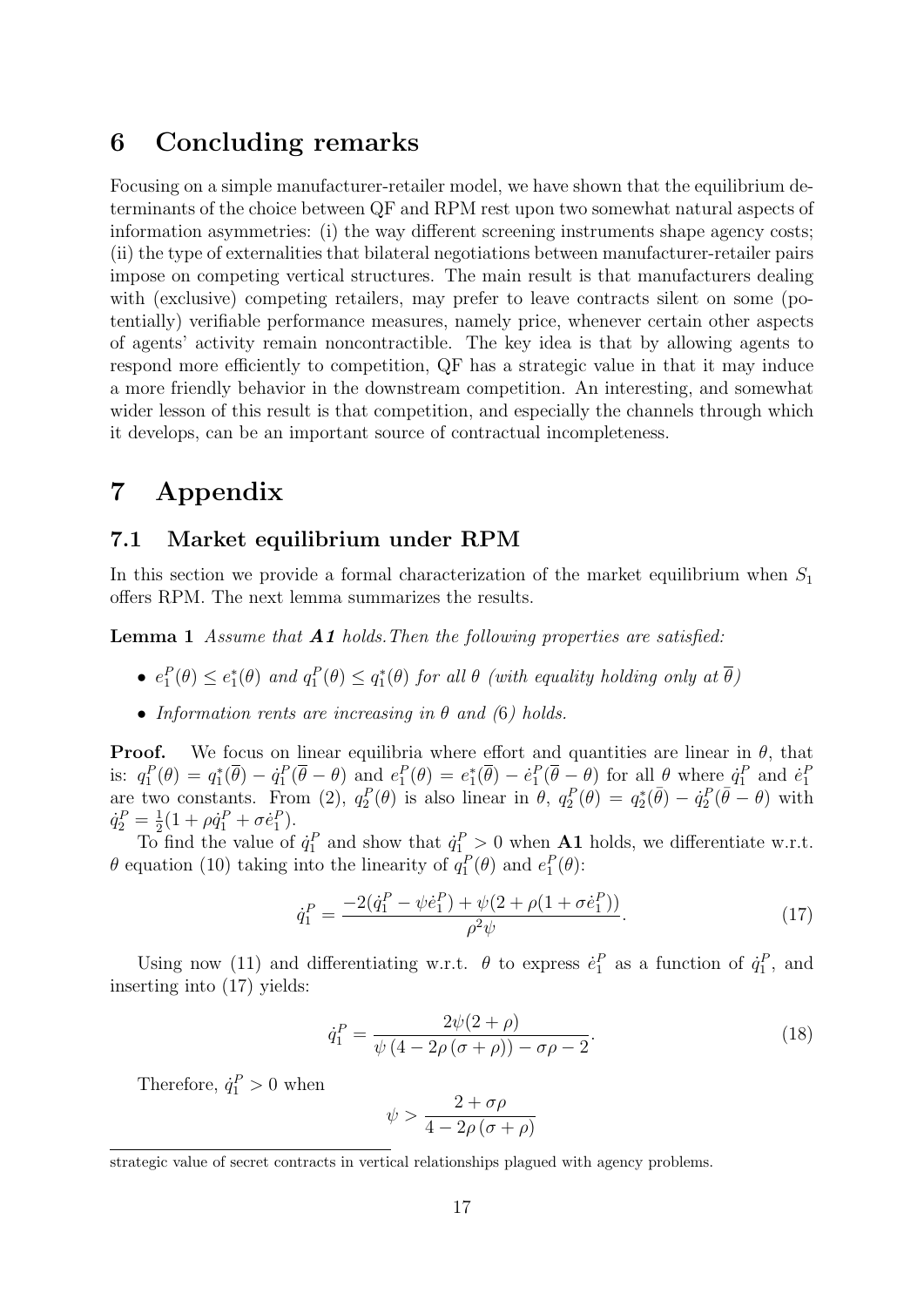which is guaranteed by **A1**.

By using the definition of  $q_1^*(\theta)$  we get:

$$
\dot{q}_1^* = \frac{\psi(2+\rho)}{\psi(4-\rho^2) - \sigma\rho - 2} > 0,
$$

when A1 holds.

Now, since  $q_1^P(\theta) - q_1^*(\theta) = (q_1^* - \dot{q}_1^P)(\overline{\theta} - \theta)$  for all  $\theta$ , we get:

$$
\dot{q}_1^P - \dot{q}_1^* = \frac{(2+\sigma\rho)(2\psi-1)(2+\rho)\psi}{(\psi(4-2\rho(\sigma+\rho))-\sigma\rho-2)(\psi(4-\rho^2)-\sigma\rho-2)}
$$

which immediately implies  $\dot{q}_1^* < \dot{q}_1^P$  by **A1**. Hence  $q_1^P(\theta) \leq q_1^*(\theta)$  for all  $\theta$  with equality only at  $\theta$ .

By using the same kind of arguments, we have:

$$
\dot{e}_1^P = \frac{(2\psi + 1)(2 + \rho)}{\psi (4 - 2\rho (\sigma + \rho)) - \sigma \rho - 2}
$$

Then, since  $\psi \dot{e}_1^* = \dot{q}_1^*$ , one gets:

$$
\dot{e}_1^P - \dot{e}_1^* = \frac{2(2+\rho)(4-\rho^2)\psi(2\psi - 1)}{(\psi(4-2\rho(\sigma+\rho)) - \sigma\rho - 2)(\psi(4-\rho^2) - \sigma\rho - 2)},
$$

implying  $\dot{e}_1^* < \dot{e}_1^P$  by **A1** and, since  $e_1^P(\bar{\theta}) = e_1^*(\bar{\theta}), e_1^P(\theta) \le e_1^*(\theta)$  for all  $\theta \le \bar{\theta}$ . Using the expressions above of  $\dot{q}_1^P$  and  $\dot{e}_1^P$ , we obtain:

$$
1 + \rho \dot{q}_2^P = \frac{(2+\rho)(2\psi - 1)}{\psi(4 - 2\rho(\sigma + \rho)) - \sigma\rho - 2} > 0
$$
\n(19)

.

when A1 holds.

Notice also that program  $(\mathcal{P}^{P\prime})$  displays interior non-negative solutions when  $\underline{\theta}$  is high enough. Together with (19), this implies that the information rent  $U_1^P(\theta)$  is increasing as was supposed since

$$
0 < \dot{U}_1^P(\theta) = \frac{(2+\rho)(2\psi-1)\psi e_1^P(\theta)}{\psi(4-2\rho(\sigma+\rho))-\sigma\rho-2}.
$$

Together with  $\dot{q}_1^P > 0$ , (19) also implies that the second-order conditions of the retailer  $R_1$ 's problem, namely (6), hold since

$$
(\dot{q}_1^P(\theta) + \dot{p}_1^P(\theta))(1 + \rho \dot{q}_2^P(\theta)) = 2\dot{q}_1^P(1 + \rho \dot{q}_2^P) > 0.
$$
 (20)

Finally, let  $U_1^P(\theta, \hat{\theta})$  be  $R_1$ 's profits when the true retailer's type is  $\theta$  but he announces a message  $\hat{\theta} \neq \theta$  to  $S_1$ . To show that global incentive compatibility constraints hold we must have  $\Gamma^{P}(\theta, \hat{\theta}) \equiv U_1^P(\theta, \theta) - U_1^P(\theta, \hat{\theta}) \ge 0$  for each pair  $(\theta, \hat{\theta}) \in \Theta^2$ . Simple algebraic manipulations taking into account that  $p_1^P(\theta) = q_1^P(\theta)$  for all  $\theta$ , allow to rewrite  $\Gamma^P(\cdot)$ as  $\Gamma^{P}(\theta, \hat{\theta}) = \int_{\hat{\theta}}^{\theta} \{2\dot{q}_{1}^{P}(s)q_{1}^{P}(s) - \dot{t}_{1}^{P}(s) - 2\psi e_{1}^{P}(s,\theta)\dot{q}_{1}^{P}(s)\} ds$ , where  $e_{1}^{P}(s,\theta) \equiv 2q_{1}^{P}(s) \rho q_2^P(\theta) - \theta$ . By using (5) and substituting for  $\dot{t}_1^P(s) \equiv 2(\dot{q}_1^P(s) - \psi e_1^P(s))\dot{q}_1^P(s)$  into  $\Gamma^P(\cdot)$ , one obtains:

$$
\Gamma^{P}(\theta,\hat{\theta}) = 2\psi \int_{\hat{\theta}}^{\theta} \dot{q}_{1}^{P}(s) \left\{ \int_{s}^{\theta} (1 + \rho \dot{q}_{2}^{P}(x)) dx \right\} ds = \psi \dot{q}_{1}^{P}(1 + \rho \dot{q}_{2}^{P})(\theta - \hat{\theta})^{2} \ge 0 \quad \forall (\theta,\hat{\theta}).
$$

where the last equality follows from the fact that the equilibrium is linear in types and the final inequality follows from (20) which concludes the proof.  $\blacksquare$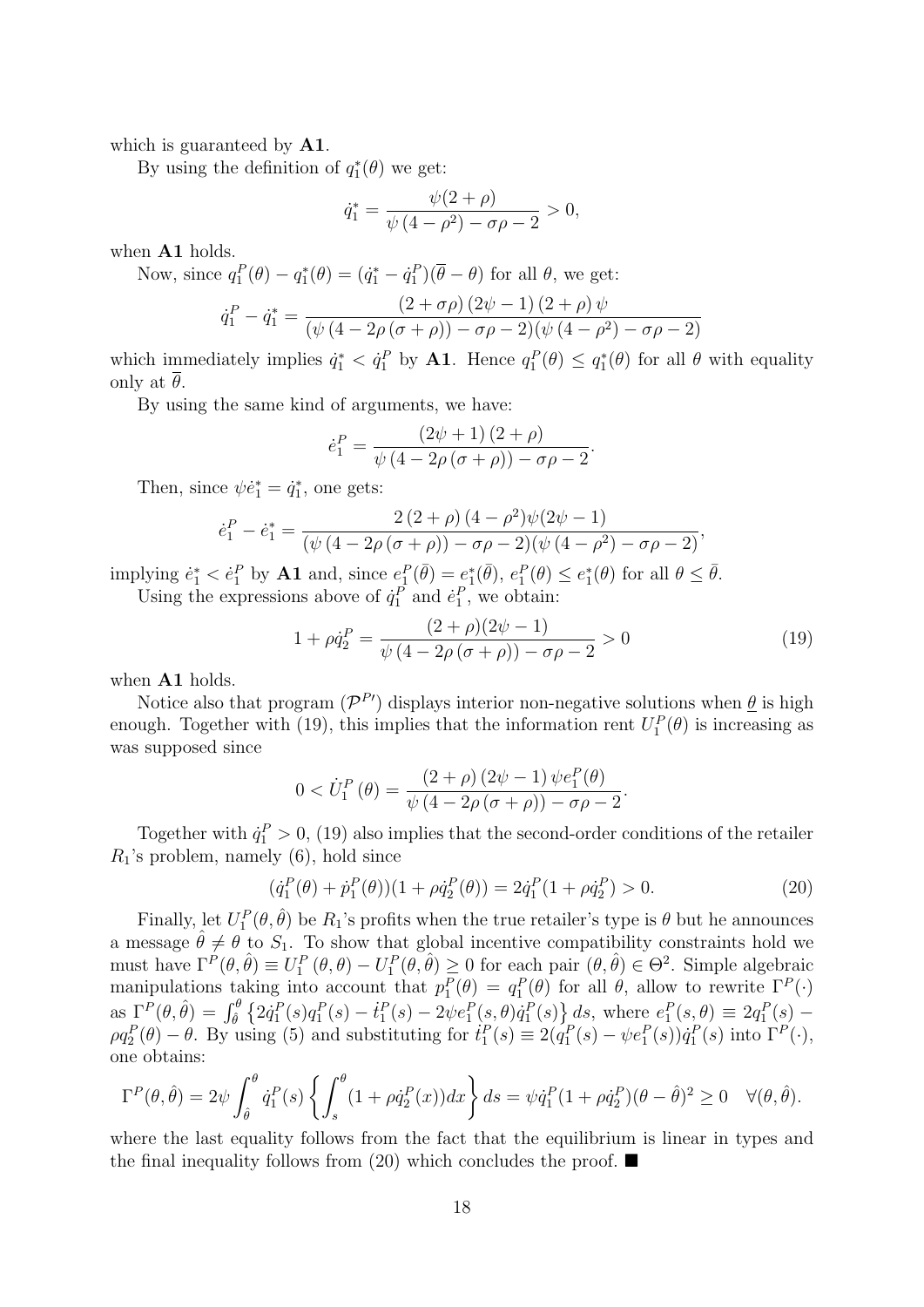#### 7.2 Market equilibrium under QF

We provide now a formal characterization of the market equilibrium when  $S_1$  offers a QF contract. The next lemma summarizes the results.

Lemma 2 Assume that **A1** holds. The following properties are satisfied:

- $\bullet$   $e_1^Q$  $_1^Q(\theta) \leq e_1^*(\theta)$  and  $q_1^Q$  $\mathcal{L}_1^Q(\theta) \leq q_1^*(\theta)$  for all  $\theta$  (with equality only at  $\overline{\theta}$ );
- Information rents are increasing in  $\theta$  and (13) holds.

**Proof.** As before, we focus on a linear equilibrium where  $q_1^Q$  $q_1^Q(\theta) \, = \, q_1^*(\overline{\theta}) \, - \, \dot{q}_1^Q$  $\theta_1^Q(\theta-\theta)$ for all  $\theta$ . We still have also  $e_1^Q$  $_1^Q(\theta)$  and  $q_2^Q$  $q_2^Q(\theta)$  linear, with  $\dot{q}_2^Q = \frac{1}{2}$  $\frac{1}{2}(1+\rho\dot{q}_1^Q+\sigma\dot{e}_1^Q)$  $\binom{Q}{1}$ , and  $e_1^Q$  $\theta_1^Q(\theta) = e_1^*(\overline{\theta}) - \dot{e}_1^Q$  $_1^Q(\overline{\theta}-\theta)$ . However, we have now,  $\psi e_1^Q(\theta) = q_1^Q$  $\int_1^Q(\theta)$  for all  $\theta$  and thus  $\psi \dot{e}^Q_1 = \dot{q}^Q_1$  $\frac{Q}{1}$ .

Taking into account this linearity and differentiating (16) with respect to  $\theta$  yields:

$$
\dot{q}_1^Q = \frac{-2(2+\rho)\psi + ((4-\rho^2)\psi - (2+\rho\sigma))\dot{q}_1^Q}{\rho(\sigma+\psi\rho)}.
$$

Simplifying, we get:

$$
\dot{q}_1^Q = \frac{(2+\rho)\psi}{\psi(2-\rho^2) - \sigma\rho - 1}
$$

with  $\dot{q}_1^Q > 0$  when

$$
\psi > \frac{1 + \sigma \rho}{2 - \rho^2}
$$

which follows from **A1**.

We then have  $q_1^Q$  $q_1^Q(\theta) - q_1^*(\theta) = (\dot{q}_1^* - \dot{q}_1^Q)$  $\binom{Q}{1}(\theta - \theta)$  for all  $\theta$  where:

$$
\dot{q}_1^Q - \dot{q}_1^* = \frac{(2+\rho)(2\psi - 1)\psi}{(\psi(2-\rho^2) - \sigma\rho - 1)(\psi(4-\rho^2) - \sigma\rho - 2)},
$$

which immediately implies  $\dot{q}_1^* < \dot{q}_1^Q$  by **A1**. Hence  $q_1^Q$  $q_1^Q(\theta) \leq q_1^*(\theta)$  for all  $\theta$  with equality only at  $\overline{\theta}$ .

Hence, we get  $\dot{e}_1^Q = \dot{q}_1^Q$  $a_1^Q/\psi > \dot{q}_1^*/\psi = \dot{e}_1^*$ . Since  $e_1^Q$  $_1^Q(\bar{\theta}) = e_1^*(\bar{\theta}),$  this implies  $e_1^Q$  $e_1^Q(\theta) \leq e_1^*(\theta)$ for all  $\theta < \bar{\theta}$ .

Using the expressions above of  $\dot{q}_1^Q$  $i_1^Q$  and  $\dot{e}_1^Q$  $\frac{Q}{1}$ , we obtain:

$$
1 + \rho \dot{q}_2^Q = \frac{(2\psi - 1)(2 + \rho)}{2(\psi(2 - \rho^2) - \sigma \rho - 1)} > 0
$$
\n(21)

when A1 holds.

Program ( $\mathcal{P}^{Q}$ ) displays positive interior solutions whenever  $\underline{\theta}$  is high enough. Hence, for  $q_1^Q$  $_{1}^{\mathcal{Q}}(\theta)$  being positive, (21) implies:

$$
0 < \dot{U}_1^Q(\theta) = \frac{q_1^Q(\theta) (2\psi - 1) (2 + \rho)}{2(\psi (2 - \rho^2) - \sigma \rho - 1)},
$$

so that  $U_1^Q$  $T_1^Q(\cdot)$  is increasing in  $\theta$ .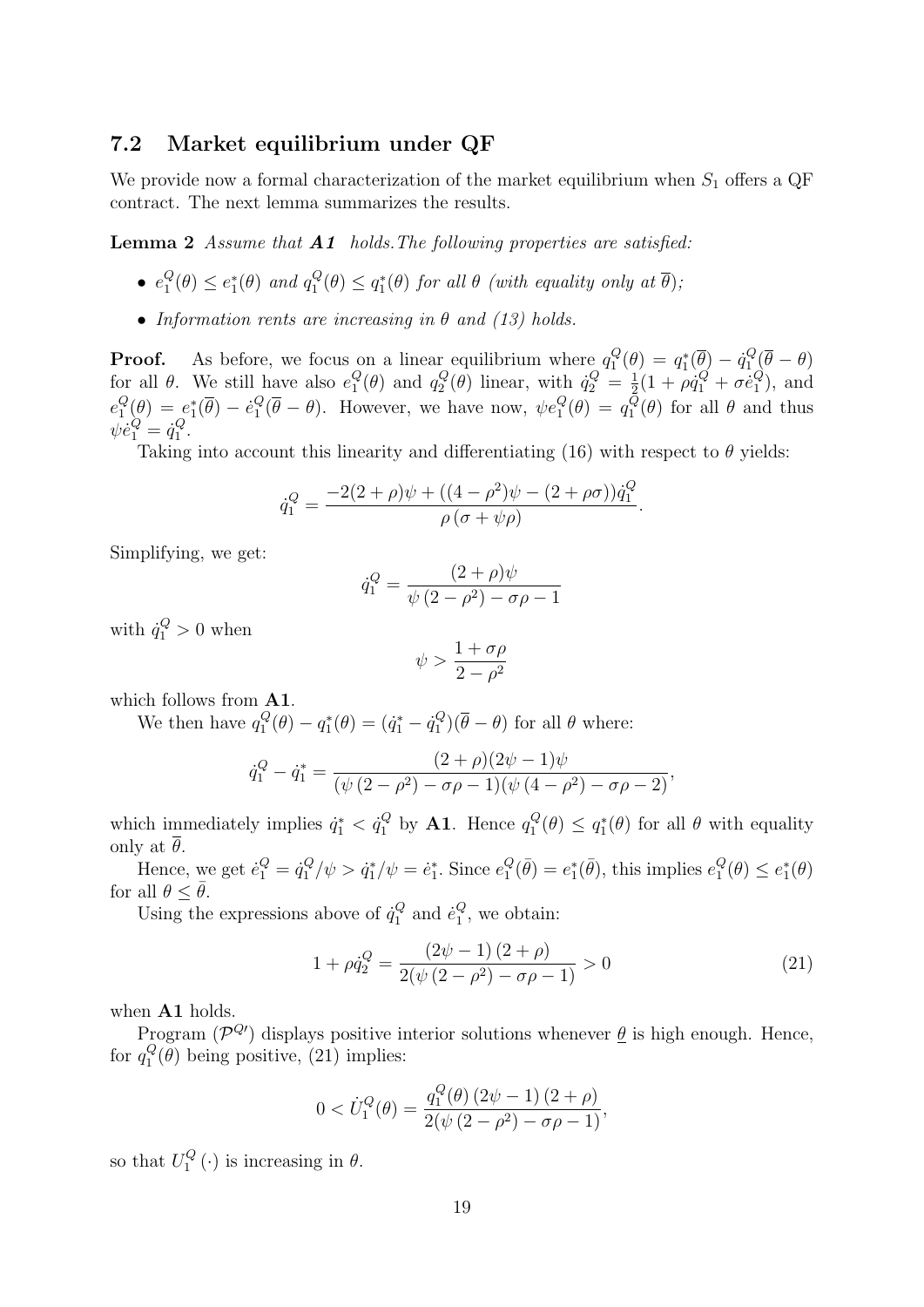Together with  $\dot{q}_1^Q > 0$ , (21) also implies that the second-order conditions of the retailer  $R_1$ 's problem, namely (13), hold since

$$
\dot{q}_1^Q(\theta)(1+\rho \dot{q}_2^Q(\theta)) = \dot{q}_1^Q(1+\rho \dot{q}_2^Q) > 0.
$$
\n(22)

Finally, let  $U_1^Q$  $T_1^Q(\theta, \hat{\theta})$  define the retailer's profits when the true demand realization is  $\theta$  but he announces a message  $\hat{\theta} \neq \theta$  to  $S_1$ . To show that global incentive compatibility constraints hold we must have  $\Gamma^Q(\theta, \hat{\theta}) \equiv U_1^Q$  $U_1^Q(\theta, \theta) - U_1^Q$  $\widehat{f}_1^Q(\theta, \widehat{\theta}) \ge 0$  for each pair  $(\widehat{\theta}, \widehat{\theta}) \in \Theta^2$ . Simple algebraic manipulations allow to rewrite  $\Gamma^Q(\cdot)$  as:

$$
\Gamma^{Q}(\theta, \hat{\theta}) = \int_{\hat{\theta}}^{\theta} \left\{ -\dot{t}_{1}^{Q}(s) + \dot{q}_{1}^{Q}(s)(p_{1}(\theta, e_{1}^{Q}(s), q_{1}^{Q}(s), q_{2}^{Q}(\theta)) - q_{1}^{Q}(s)) \right\} ds.
$$

Using (12), we get  $\dot{t}^Q(s) \equiv \dot{q}_1^Q$  $q_{1}^{Q}(s)(p_{1}(s,e_{1}^{Q}% ,\theta_{1}^{Q}(s))p_{2}(s,e_{1}^{Q}(\theta_{1}^{Q}(s),e_{1}^{Q}(\theta_{1}^{Q}(s),e_{1}^{Q}(\theta_{1}^{Q}(s))))$  $_{1}^{Q}(s), q_{1}^{Q}$  $q_{1}^{Q}(s), q_{2}^{Q}$  $q_2^Q(s)$ ) –  $q_1^Q$  $\binom{Q}{1}(s)$ . Inserting into the above equation, we get:

$$
\Gamma^{Q}(\theta, \hat{\theta}) = \int_{\hat{\theta}}^{\theta} \dot{q}_{1}^{Q}(s) \left\{ \int_{s}^{\theta} (1 + \rho \dot{q}_{2}^{Q}(x)) dx \right\} ds = \dot{q}_{1}^{Q} (1 + \rho \dot{q}_{2}^{Q}) \frac{(\theta - \hat{\theta})^{2}}{2} \ge 0 \quad \forall (\theta, \hat{\theta})
$$

where the last equality follows from the fact that the equilibrium is linear in types and the final inequality follows from (22) which concludes the proof.  $\blacksquare$ 

#### 7.3 Proof of Proposition 1

Because of linearity and the fact that  $e_1^Q$  $\mathcal{L}_1^Q(\bar{\theta}) = e_1^P(\bar{\theta}),$  we have  $e_1^Q$  $e_1^Q(\theta) - e_1^P(\theta) = (e_1^P \dot{e}_1^Q$  $\left(Q_1^Q\right)(\bar{\theta}-\theta)$  for all  $\theta$ . Using the definition of  $\dot{e}_1^P$  and  $\dot{e}_1^Q$  $_1^Q$ , **A1** implies:

$$
\dot{e}_1^P - \dot{e}_1^Q = \frac{(2\psi - 1)(2 + \rho)(\psi(2 - \rho^2) - 1)}{(2\psi(2 - \rho(\sigma + \rho)) - \sigma\rho - 2)(\psi(2 - \rho^2) - \sigma\rho - 1)} > 0.
$$

Since  $e^{Q}(\bar{\theta}) = e^{P}(\bar{\theta})$ , we have  $e^{Q}(\theta) \geq e^{P}(\theta)$  for all  $\theta$  with equality only at  $\bar{\theta}$ . We have also  $q_2^Q$  $q_2^Q(\theta)-q_2^P(\theta)= (\dot q_2^P - \dot q_2^Q)$  $\mathcal{L}_2^{(Q)}(\theta - \theta)$  for all  $\theta$ , where:

$$
\dot{q}_2^P - \dot{q}_2^Q = \frac{\sigma (2 + \rho) (2\psi - 1)^2}{2(2\psi (2 - \rho(\sigma + \rho)) - \sigma \rho - 2)(\psi (2 - \rho^2) - \sigma \rho - 1)}.
$$
(23)

Since  $q_2^Q$  $Q_2^Q(\bar{\theta}) = q_2^P(\bar{\theta}),$  it follows that  $\text{sign}(q_2^Q)$  $q_2^Q(\theta) - q_2^P(\theta)$  =sign( $\sigma$ ) when **A1** holds. Similarly, we have:

$$
\dot{q}_1^P - \dot{q}_1^Q = \frac{\sigma \rho (2\psi - 1) (2 + \rho) \psi}{(2\psi (2 - \rho (\sigma + \rho)) - \sigma \rho - 2)(\psi (2 - \rho^2) - \sigma \rho - 1)}.
$$

Finally, the facts that  $q_1^Q$  $\mathcal{L}_{1}^{Q}(\bar{\theta}) = q_{1}^{P}(\bar{\theta})$  and that **A1** holds ensure that  $\text{sign}(q_{1}^{Q})$  $C_1^Q(\theta)$  $q_1^P(\theta)$  =sign( $\sigma \rho$ ).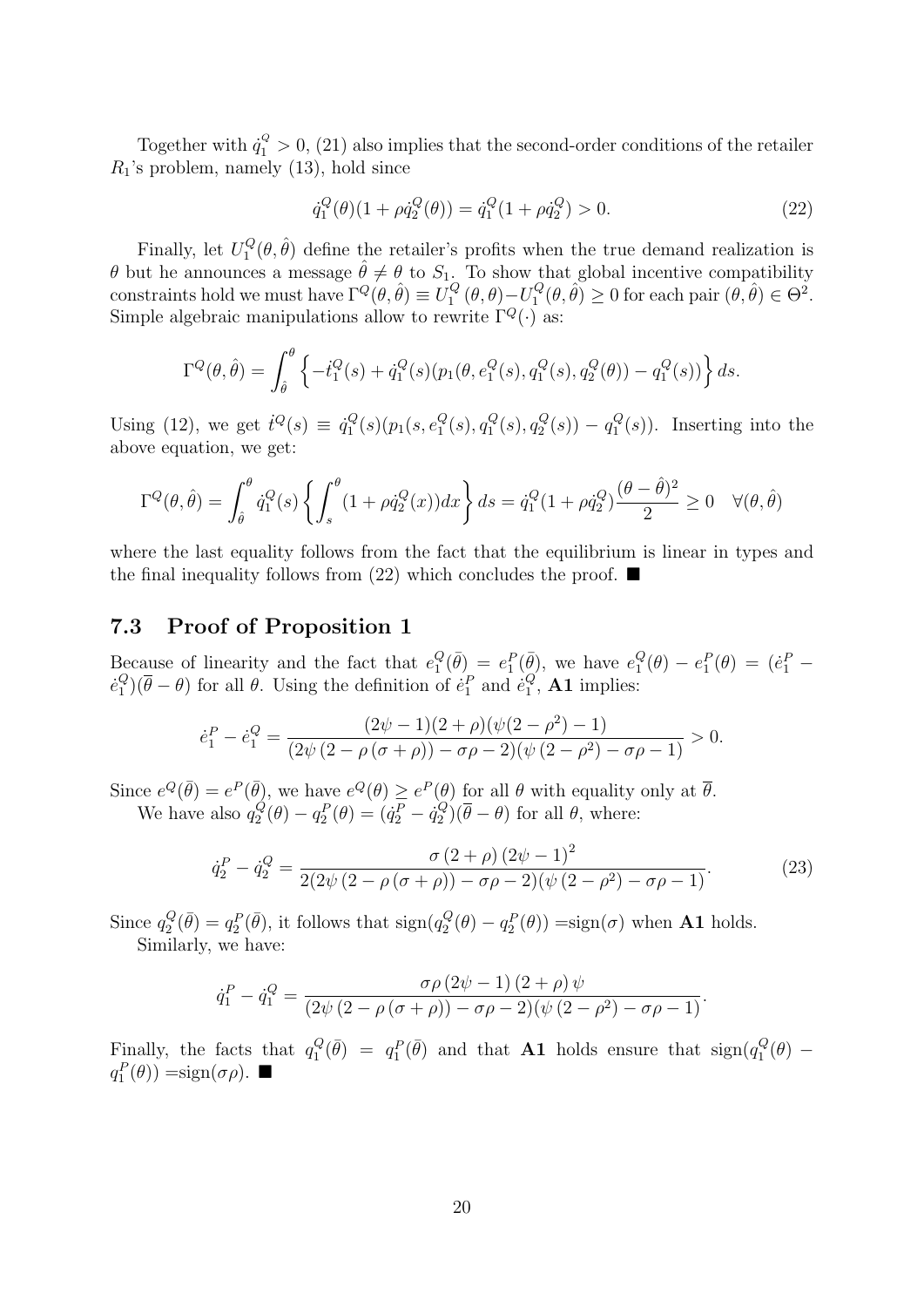#### 7.4 Proof of Theorem 1

First, observe that with a uniform distribution one has  $E_{\theta}[\bar{\theta}-\theta] = \Delta\theta/2$  and  $E_{\theta}[\bar{\theta}-\theta]^2 =$  $\Delta\theta^2/3$ . Second, since the disutility function is quadratic, inverse demand is linear, and equilibrium outputs and effort are linear,  $S_1$ 's expected profit under both contractual regimes will be quadratic in  $\theta$  and can be expressed as:

$$
\Pi_1^{\omega} = \mathcal{E}_{\theta}[\Pi_1^{\omega}(\theta)] = \Pi_1^{\omega}(\overline{\theta}) - \dot{\Pi}_1^{\omega}(\overline{\theta})\mathcal{E}_{\theta}[\overline{\theta} - \theta] + \frac{1}{2}\ddot{\Pi}_1^{\omega}(\overline{\theta})\mathcal{E}_{\theta}[\overline{\theta} - \theta]^2 \text{ for each } \omega \in \{Q, P\} \tag{24}
$$

where  $\Pi_1^{\omega}(\theta)$  is the type-contingent virtual profit in state  $\theta$  when the optimal contract is chosen in class  $\omega$ . We have:

$$
\Pi_1^P(\theta) = (\theta + e_1^P(\theta) + \rho q_2^P(\theta) - q_1^P(\theta))q_1^P(\theta) - \psi \frac{(e_1^P(\theta))^2}{2} - (\bar{\theta} - \theta)(1 + \rho \dot{q}_2^P)\psi e_1^P(\theta)
$$

and

$$
\Pi_1^Q(\theta) = (\theta + e_1^Q(\theta) + \rho q_2^Q(\theta) - q_1^Q(\theta))q_1^Q(\theta) - \psi \frac{(e_1^Q(\theta))^2}{2} - (\bar{\theta} - \theta)(1 + \rho q_2^Q)q_1^Q(\theta)
$$

with  $\psi e_1^Q(\theta) = q_1^Q$  $\frac{Q}{1}(\theta).$ 

Using (24) and taking expectations, we get:

$$
\Pi_1^Q - \Pi_1^P = (\dot{\Pi}_1^P(\overline{\theta}) - \dot{\Pi}_1^Q(\overline{\theta})) \frac{\Delta \theta}{2} + (\ddot{\Pi}_1^Q(\overline{\theta}) - \ddot{\Pi}_1^P(\overline{\theta})) \frac{\Delta \theta^2}{6},\tag{25}
$$

We need then to compute each term appearing in (25). First, consider program  $(\mathcal{P}^{P'}),$ differentiating with respect to  $\theta$  the maximand and using the Envelope Theorem, we have:

$$
\Pi_1^P(\theta) = (1 + \rho \dot{q}_2^P)(\psi e_1^P(\theta) + q_1^P(\theta))
$$

and thus, since  $\psi e_1^P(\bar{\theta}) = q_1^P(\bar{\theta})$ , we get  $\Pi_1^P(\bar{\theta}) = 2q_1^*(\bar{\theta})(1 + \rho q_2^P)$ . Differentiating once more the expression of  $\Pi_1^P(\theta)$  above w.r.t.  $\theta$  and taking into account the linearity of  $e_1^P(\theta)$ and  $q_1^P(\theta)$ , we get  $\Pi_1^P(\overline{\theta}) = (1 + \rho \dot{q}_2^P)(\dot{q}_1^P + \psi \dot{e}_1^P)$ .

Consider now program  $(\mathcal{P}^{Q\prime})$ , differentiating with respect to  $\theta$  the maximand and using the Envelope Theorem, we have:

$$
\dot{\Pi}_1^Q(\theta) = 2(1 + \rho \dot{q}_2^Q)q_1^Q(\theta).
$$

Therefore, we get  $\Pi_1^Q(\overline{\theta}) = 2(1 + \rho \dot{q}_2^Q)$  $\mathcal{L}_2^Q$ ) $q_1^*(\overline{\theta})$ . Differentiating once more w.r.t.  $\theta$  and taking into account the linearity of  $q_1^Q$  $I_1^Q(\theta)$ , we get  $\Pi_1^Q(\overline{\theta}) = 2\dot{q}_1^Q$  $\rho_{1}^{Q}(1+\rho\dot{q}_{2}^{Q}% )^{2}$  $q_2^Q$ ) =  $(\dot{q}_1^Q + \psi \dot{e}_1^Q)$  $_1^Q$  $(1 + \rho \dot{q}_2^Q)$  $\binom{Q}{2}$ . Substituting  $\Pi_{1}^{\omega}(\overline{\theta})$  and  $\Pi_{1}^{\omega}(\overline{\theta})$ , for  $\omega \in \{Q, P\}$ , into (25) yields:

$$
\Pi_1^Q - \Pi_1^P = \rho q_1^*(\overline{\theta}) \left( \dot{q}_2^P - \dot{q}_2^Q \right) \Delta \theta - \left( (\dot{q}_1^P + \psi \dot{e}_1^P)(1 + \rho \dot{q}_2^P) - (\dot{q}_1^Q + \psi \dot{e}_1^Q)(1 + \rho \dot{q}_2^Q) \right) \frac{\Delta \theta^2}{6}.
$$

Taking  $\Delta\theta$  small enough and substituting (23) into the above equation we have up to terms of order  $\Delta\theta^2$  when  $\rho\sigma > 0$ :

$$
\Pi_1^Q - \Pi_1^P \approx \frac{\sigma \rho q_1^*(\overline{\theta}) (2\psi - 1) (2 + \rho) \psi \Delta \theta}{(2\psi (2 - \rho (\sigma + \rho)) - \sigma \rho - 2)(\psi (2 - \rho^2) - \sigma \rho - 1)},
$$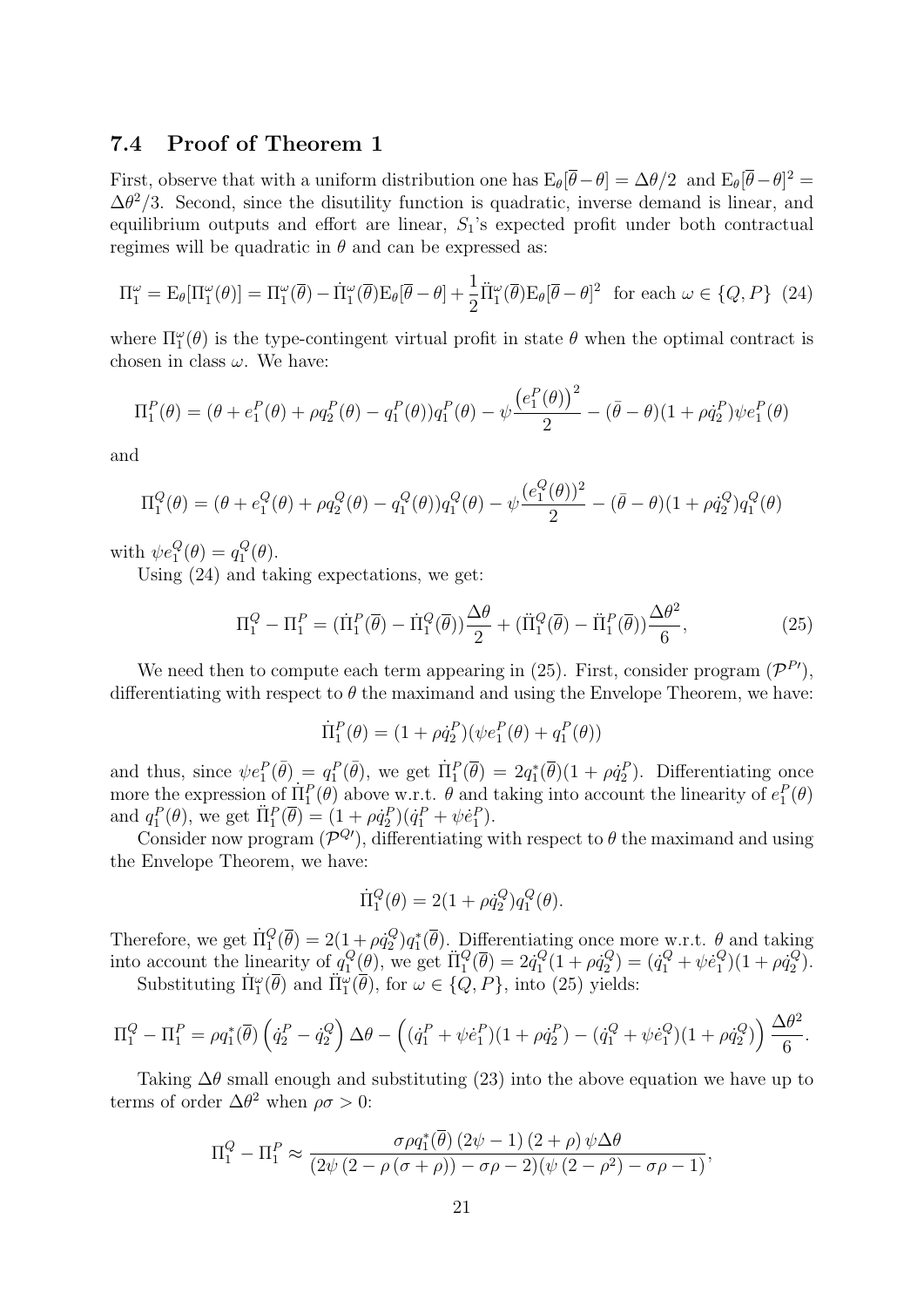which immediately yields the result since  $\Pi_1^Q - \Pi_1^P > 0$  whenever  $\rho \sigma > 0$ , and  $\Pi_1^Q - \Pi_1^P < 0$ whenever  $\rho \sigma < 0$ .

To conclude the proof we must consider the case where  $\sigma \rho = 0$ . The first-order term is now not enough to sign  $\Pi_1^Q - \Pi_1^P$ , hence we will use the second-order term of (25):

$$
\Pi_1^Q - \Pi_1^P = \left( (\dot{q}_1^Q + \psi \dot{e}_1^Q)(1 + \rho \dot{q}_2^Q) - (\dot{q}_1^P + \psi \dot{e}_1^P)(1 + \rho \dot{q}_2^P) \right) \frac{\Delta \theta^2}{6}.
$$

First assume  $\sigma = 0$ , in this case  $\dot{q}_1^P = \dot{q}_1^Q$  $q_1^Q$  and  $\dot{q}_2^P = \dot{q}_2^Q$  $v_2^Q$ , and we have:

$$
\Pi_1^Q - \Pi_1^P = -\psi (1 + \rho \dot{q}_2^Q)(\dot{e}_1^P - \dot{e}_1^Q) \frac{\Delta \theta^2}{6},
$$

which yields the result since  $\dot{e}_1^P > \dot{e}_1^Q$  $\frac{Q}{1}$ . The same kind of arguments shows that, when  $\rho = 0$ ,

$$
\Pi_1^Q - \Pi_1^P = -\psi(\dot{e}_1^P - \dot{e}_1^Q) \frac{\Delta\theta^2}{6} < 0,
$$

which concludes the proof.  $\blacksquare$ 

### References

- [1] Aghion, P., and Hermalin, B., (1990), "Legal Restrictions on Private Contracts Can Enhance Efficiency" The Journal of Law, Economics and Organization, 6: 381-409
- [2] Allen, F., and Gale, D., (1992), "Measurement Distortion and Missing Contingencies Optimal Contracts", Economic Theory, 2: 1-26.
- [3] Bernheim, B. D., and Whinston M. D., (1998), "Incomplete Contracts and Strategic Ambiguity", American Economic Review, 88: 902-932.
- [4] Blair, F. B., and Lewis, T.R., (1994), "Optimal Retail Contracts with Asymmetric Information and Moral Hazard", Rand Journal of Economics, 25: 284-296.
- [5] Bollard, A. E., (1989), "An Economic Comment on the Commerce Act Review", mimeo.
- [6] Bork, R., (1978), The Antitrust Paradox, Free Press, New-York.
- [7] Caillaud, B., Jullien, B. and Picard, P., (1995), "Competing Vertical Structures: Precommitment and Renegotiation", Econometrica, 63: 621-646.
- [8] Caillaud, B., and Rey, P., (1995), "Strategic Ignorance in Producer-Distributor Relationship", mimeo University of Toulouse.
- [9] Chevalier, J. A., Kashyap, J. A. and Rossi, P. A., (2003), "Why Don't Prices Rise during Periods of Peak Demand? Evidence from Scanner Data", American Economic Review, 93: 15-37.
- [10] Crémer, J., (1995), "Arm's Length Relationships", Quarterly Journal of Economics, 110: 275-295.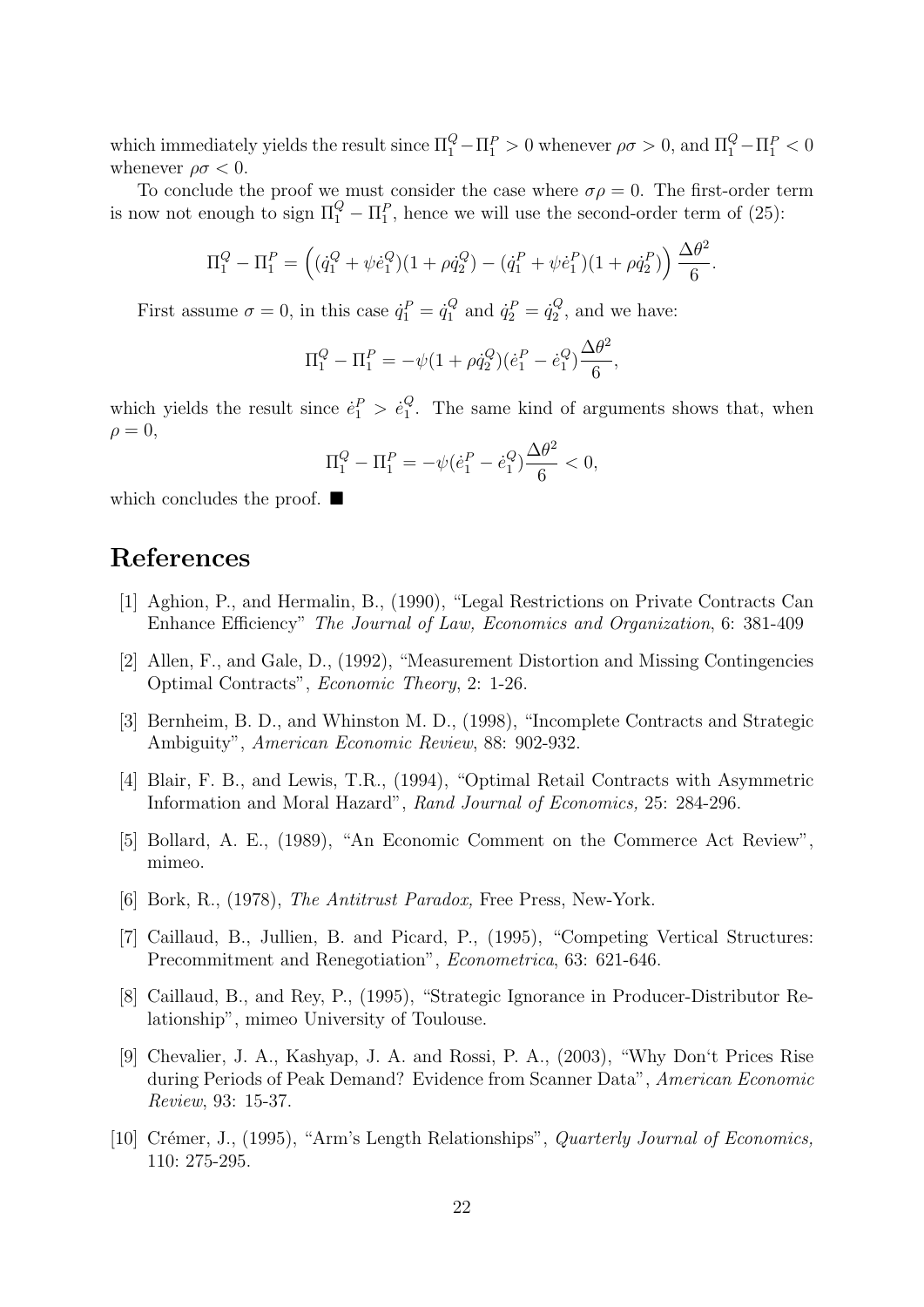- [11] Dessi, R., (2007), "Contractual Enforcement and Strategic Incompleteness" IDEI Working Paper, n. 465.
- [12] Dewatripont, M., and Maskin, E., (1995), "Contractual Contingencies and Renegotiation", Rand Journal of Economics, 26: 704-719.
- [13] Dewatripont, M., and Maskin, E., (1990), "Contract Renegotiation in Models of Asymmetric Information", European Economic Review, 34: 311-321.
- [14] Fershtman, C., and Judd, K., (1987), "Equilibrium Incentives in Oligopoly", American Economic Review, 77: 551-559.
- [15] Fershtman, C., Judd, K., and E. Kalai, (1991), "Observable Contracts, Strategic Delegation and Cooperation", International Economic Review, 32: 551-559.
- [16] Gal-Or, E., (1991a), "A Common Agency with Incomplete Information", Rand Journal of Economics, 22: 274-286.
- [17] Gal-Or, E., (1991b), "Duopolistic Vertical Restraints", European Economic Review, 35: 1237-1253.
- [18] Gal-Or, E., (1991c), "Vertical Restraints with Incomplete Information", The Journal of Industrial Economics, 39: 503-516.
- [19] Gal-Or, E., (1991d), "Vertical Integration in Oligopoly", The Journal of Law and Economic Organization, 8: 377-393.
- [20] Gal-Or, E., (1999), "Vertical Integration or Separation of the Sales Functions as Implied by Competitive Forces", International Journal of Industrial Organization, 17: 641-662.
- [21] Kastl J., Martimort, D. and Piccolo, S., (2008) "Resale Price Maintenance under Asymmetric Information: Competing Hierarchies and Retail Externalities," mimeo.
- [22] Katz, M., (1991), "Game-Playing Agents: Unobservable Contracts as Precommitments", Rand Journal of Economics, 22: 1-31.
- [23] Kuhn, K.U., (1997), "Nonlinear Pricing in Vertically Related Duopolies", Rand Journal of Economics, 28: 37-62.
- [24] Laffont, J.J., and Martimort, D., (2002), The Theory of Incentives: The Principal-Agent Model, Princeton University Press.
- [25] Laffont, J.J., and Tirole, J., (1986), "Using Cost Observation to Regulate Firms", Journal of Political Economy, 94: 614-641.
- [26] Laffont, J.J., and Tirole, J., (1993), A Theory of Incentives in Procurement and Regulation, MIT Press, Cambridge.
- [27] Lafontaine, F., and Slade, M., (1997), "Retail Contracting: Theory and Practice", The Journal of Industrial Economics, 45: 1-25.